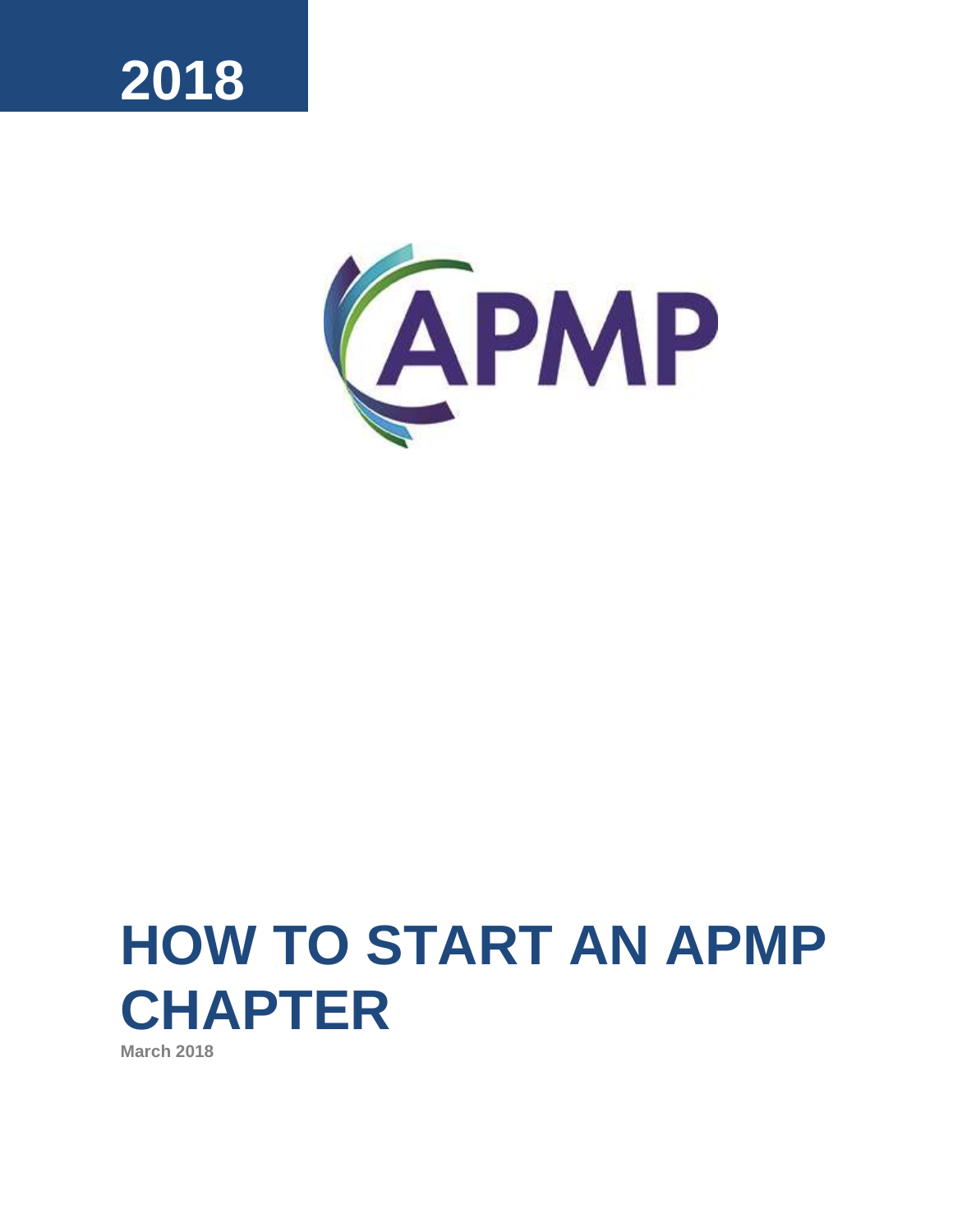

# **HOW TO START AN APMP CHAPTER**

# **TABLE OF CONTENTS**

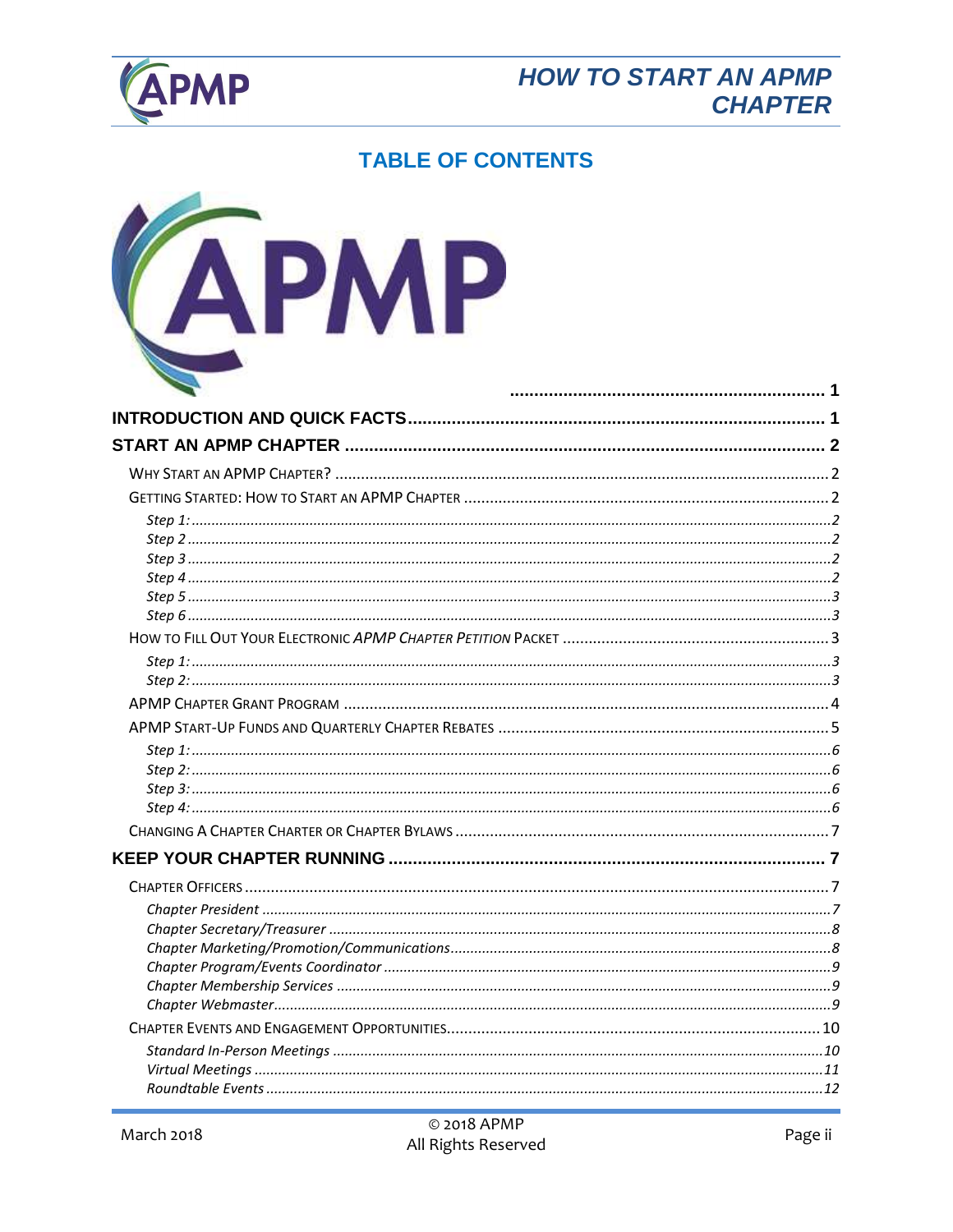

# **HOW TO START AN APMP CHAPTER**

| ADDENDUM: APMP CHAPTER OFFICER POSITION DESCRIPTIONS26 |  |
|--------------------------------------------------------|--|
|                                                        |  |
|                                                        |  |
|                                                        |  |
|                                                        |  |
|                                                        |  |
|                                                        |  |
|                                                        |  |
|                                                        |  |
|                                                        |  |
|                                                        |  |
|                                                        |  |
|                                                        |  |
|                                                        |  |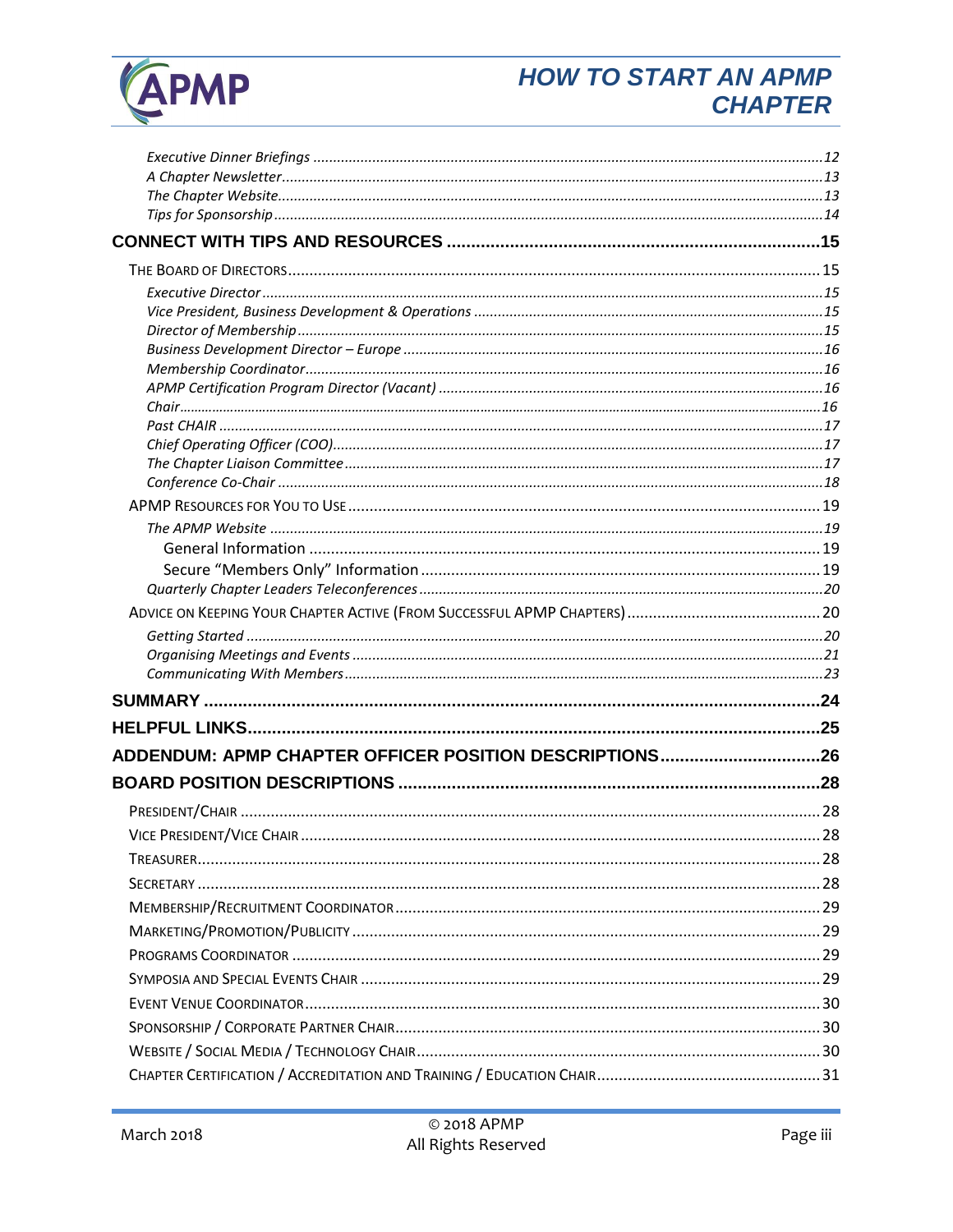

# *HOW TO START AN APMP CHAPTER*

|--|--|--|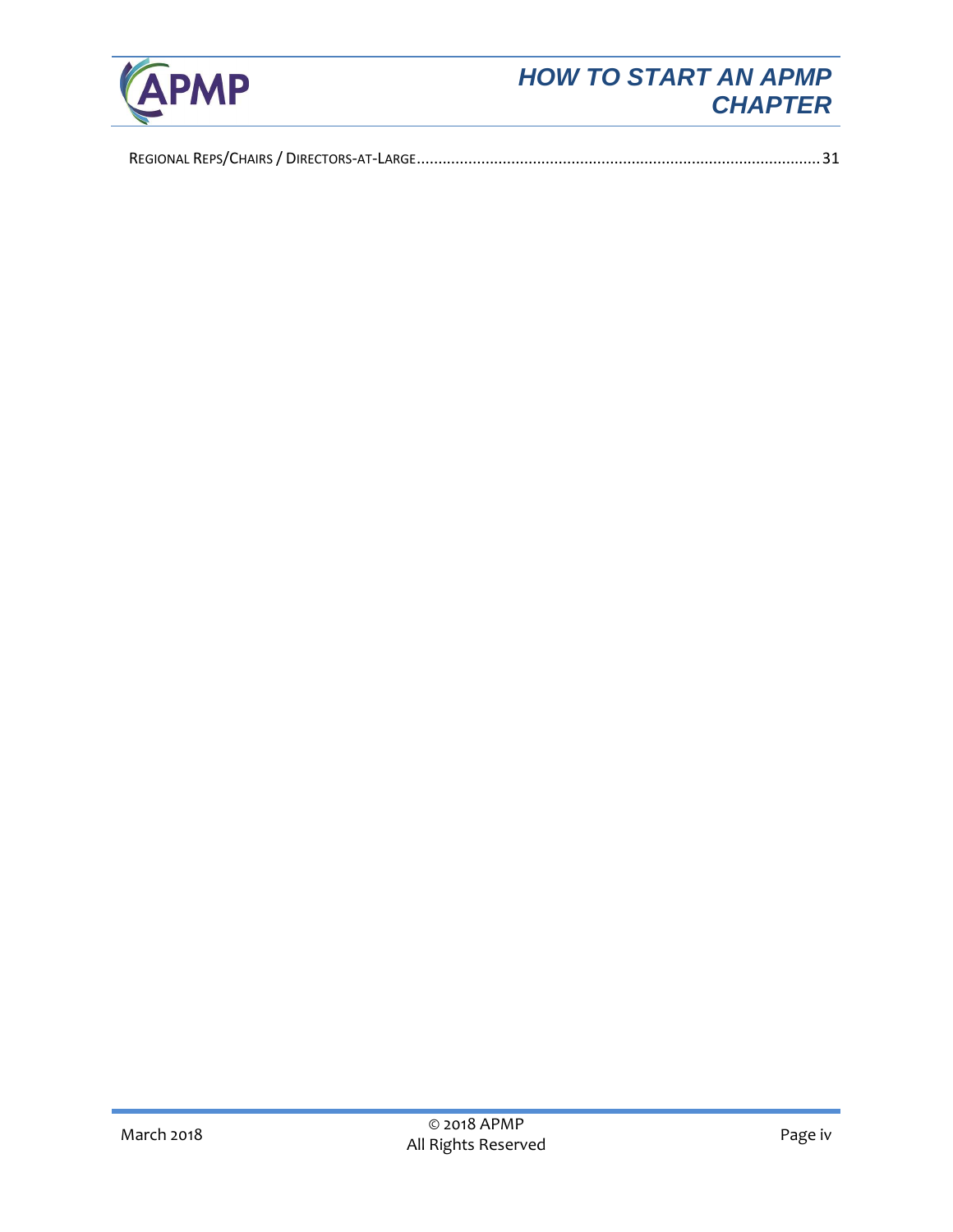

# <span id="page-4-0"></span>**INTRODUCTION AND QUICK FACTS**

The Association of Proposal Management Professionals® (APMP®) is a non-profit membership organisation founded in August 1989 and dedicated to supporting our members to develop the skills, knowledge and experience they need to learn, develop and succeed.

The Association began with 28 charter members in the United States and today has more than 8,200 members worldwide.

APMP members include individuals and corporations that specialize in the following disciplines:

- Proposal, bids, and tenders
- Business development
- Proposal management
- Capture, sales, and competitive intelligence
- Writing, editing, graphic design, and proposal consulting

The first APMP chapter, Valley of the Sun (Phoenix, AZ), formed in July 1991. Most APMP members affiliate with one of the Association's 26 global chapters. For a complete list of APMP Chapters, pleas[e click here.](http://www.apmp.org/?page=ChaptersHome)

APMP grows its membership primarily through the following channels:

- APMP Certification
- Bid & Proposal Con (held annually)
- Corporate Member Recruitment
- Local Chapter Recruitment

This guide serves a dual purpose. It offers guidance on how to start a new APMP chapter and provides tips and guidelines for keeping existing chapters active. If you have additional questions, please contact APMP staff or a member of the APMP Board of Directors. Read about th[e APMP Board of Directors](https://www.apmp.org/page/apmpBoardDirectors18?) and [APMP Staff.](http://www.apmp.org/?page=APMPStaff)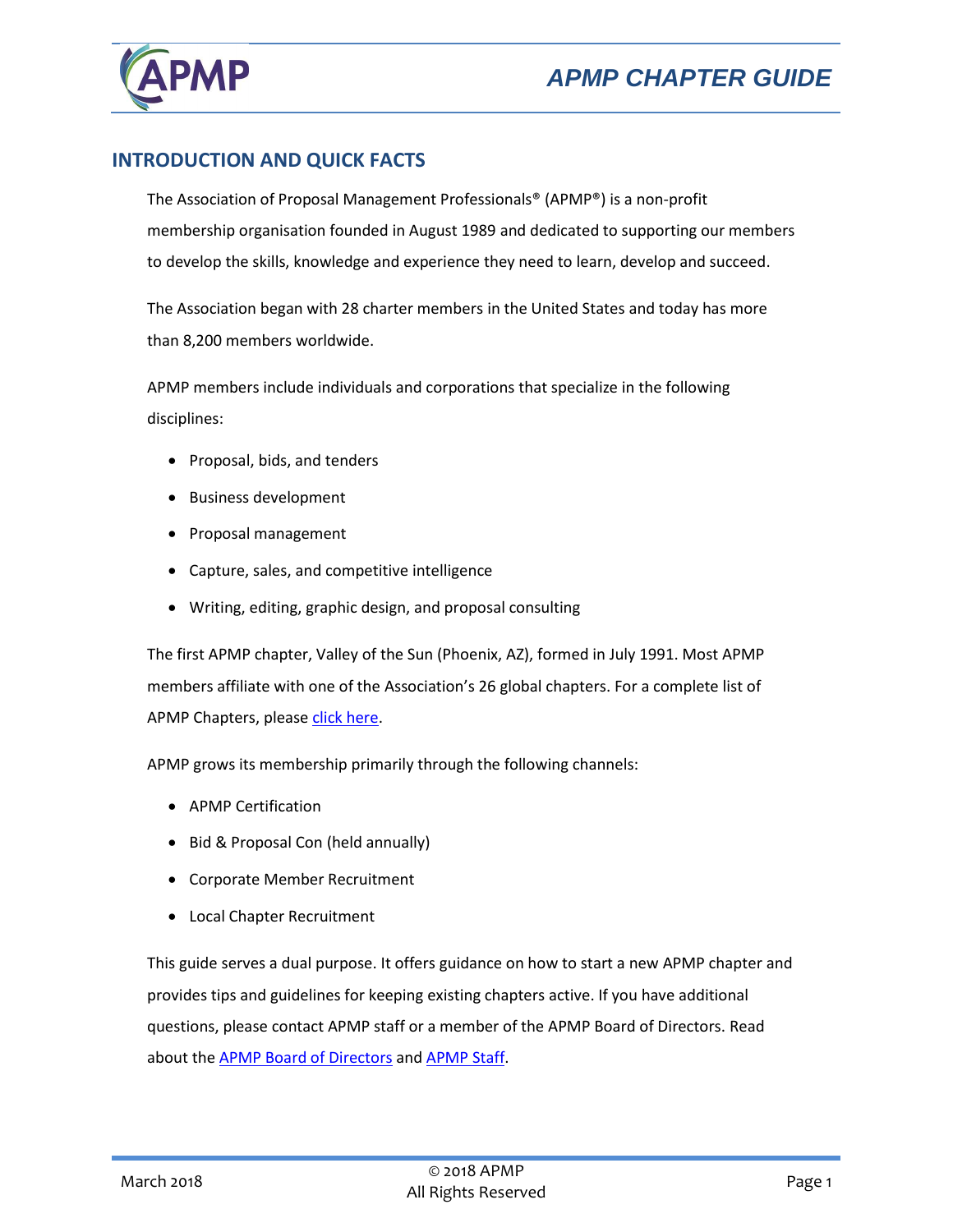

## <span id="page-5-0"></span>**START AN APMP CHAPTER**

#### <span id="page-5-1"></span>**WHY START AN APMP CHAPTER?**

APMP chapters generally start when proposal professionals want to share best business practices on a regular basis with others in their area. Often, a chapter begins when just a few professionals in the same geographical area decide they want to meet regularly to promote education, networking, and collaboration in all parts of the proposal development lifecycle. Chartering a new APMP chapter takes work—but it offers great opportunities for leadership, professional development, and networking with like-minded proposal professionals.

#### <span id="page-5-2"></span>**GETTING STARTED: HOW TO START AN APMP CHAPTER**

Before you prepare your *APMP Chapter Petition* packet, your chapter leadership should follow these steps to help you Organise an APMP chapter.

<span id="page-5-3"></span>*Step 1*: **Identify Chapter Members** – A minimum of 15 members must be interested in forming the chapter. While only 15 members are required, it is best to expand your prospect list beyond that number to ensure that you have 25. Be sure to include members from multiple companies as we've found chapters that depend on membership from one or two companies historically have a much higher likelihood of failure.

<span id="page-5-4"></span>*Step 2*: **Identify Chapter Officers** – Each chapter must identify a minimum of two-chapter officers before submitting its *APMP Chapter Petition* packet*.* The two positions that must be filled are a Chapter Chair and a Secretary/Treasurer. The Chapter Chair should plan to attend APMP's annual Bid & Proposal Con.

<span id="page-5-5"></span>*Step 3*: **Meetings** – Each chapter must hold a minimum of four-member meetings annually. These meetings may be live, via conference call/webinar, or a combination of both. Live event meetings can be held in a member's office or in a hotel. Teleconference meetings can be held using APMP's free GoToWebinar/GoToMeeting conference service.

<span id="page-5-6"></span>*Step 4*: **Create a Bank Account** – Prior to submitting its *APMP Chapter Petition* packet, each chapter must set up its own local chapter bank account. This account is necessary because if your petition is approved by the APMP Board of Directors, your chapter will receive \$500 in *seed* money, which must be deposited into your new chapter account. Your quarterly chapter rebates will also be deposited in your chapter bank account.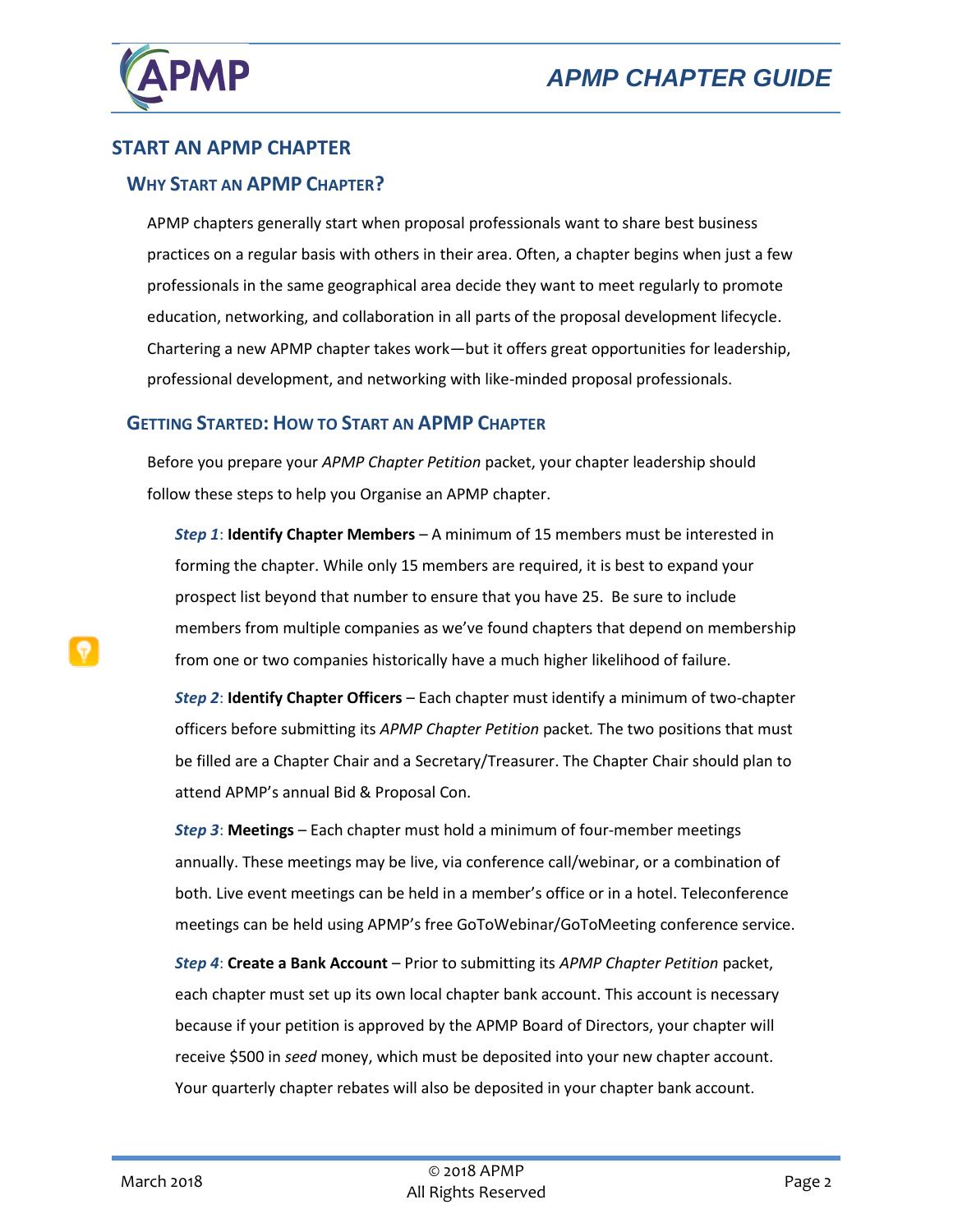

<span id="page-6-0"></span>*Step 5*: **Reports and Deliverables** – Each chapter must complete Quarterly Chapter Rebate forms to qualify for a quarterly rebate from APMP International (learn more about [Quarterly Chapter Rebates\)](#page-8-0). Information to be included on the Quarterly Chapter Rebate form includes a recap of meetings held, number of attendees at meetings, and the quarterly ending balance in your chapter's bank account.

<span id="page-6-1"></span>*Step 6*: **Map Out Your Chapter's Activities** – Each APMP chapter is encouraged to engage in activities that promote the objectives of the chapter and APMP. Examples of these activities are a chapter newsletter, workshops and symposia, educational programs, and a website for exchanging ideas and information.

# <span id="page-6-2"></span>**HOW TO FILL OUT YOUR ELECTRONIC** *APMP CHAPTER PETITION* **PACKET**

Once you have completed the steps above, you are ready to move to the more formal part of the process, which is to fill out and return a formal *APMP Chapter Petition* packet. Follow these steps to fill out and submit the form.

<span id="page-6-3"></span>1. *Step 1:* **Request the Electronic** *APMP Chapter Petition* **Packet** – Simply reach out to an [APMP](http://www.apmp.org/?page=apmpBoardOfDirectors)  [Board Member](http://www.apmp.org/?page=apmpBoardOfDirectors) or an APMP [staff member](http://www.apmp.org/?page=APMPStaff) and request the packet. We will mail a packet to you within 24 hours of your request.

<span id="page-6-4"></span>*Step 2:* **Fill Out the Packet** – Take your time in filling out the packet. It will include a number of elements that are key to starting your chapter, such as:

- o *Your Official APMP Chapter Name* [Click here for a list of approved Chapter](http://www.apmp.org/?page=ChaptersHome)  [names.](http://www.apmp.org/?page=ChaptersHome) Please note that most of the names have a regional description.
- o *Chapter Officers* We understand that chapter leaders will change throughout the years. This document only ensures they are identified up front and are willing to serve. Remember that, at a minimum, you will need a Chapter Chair and a Secretary/Treasurer to proceed. These officers should be able to commit to serving for a minimum of 1 full calendar year.
- o *Mailing Address* The chapter must include an address for receipt of all APMP correspondence. This may be a chapter officer's residence or PO box.
- o *Chapter Members* The petition must name a minimum of 15 but ideally, 25 APMP professionals who would like to become members.
- o *Chapter Operating Plan* The chapter's initial year's operating plan will be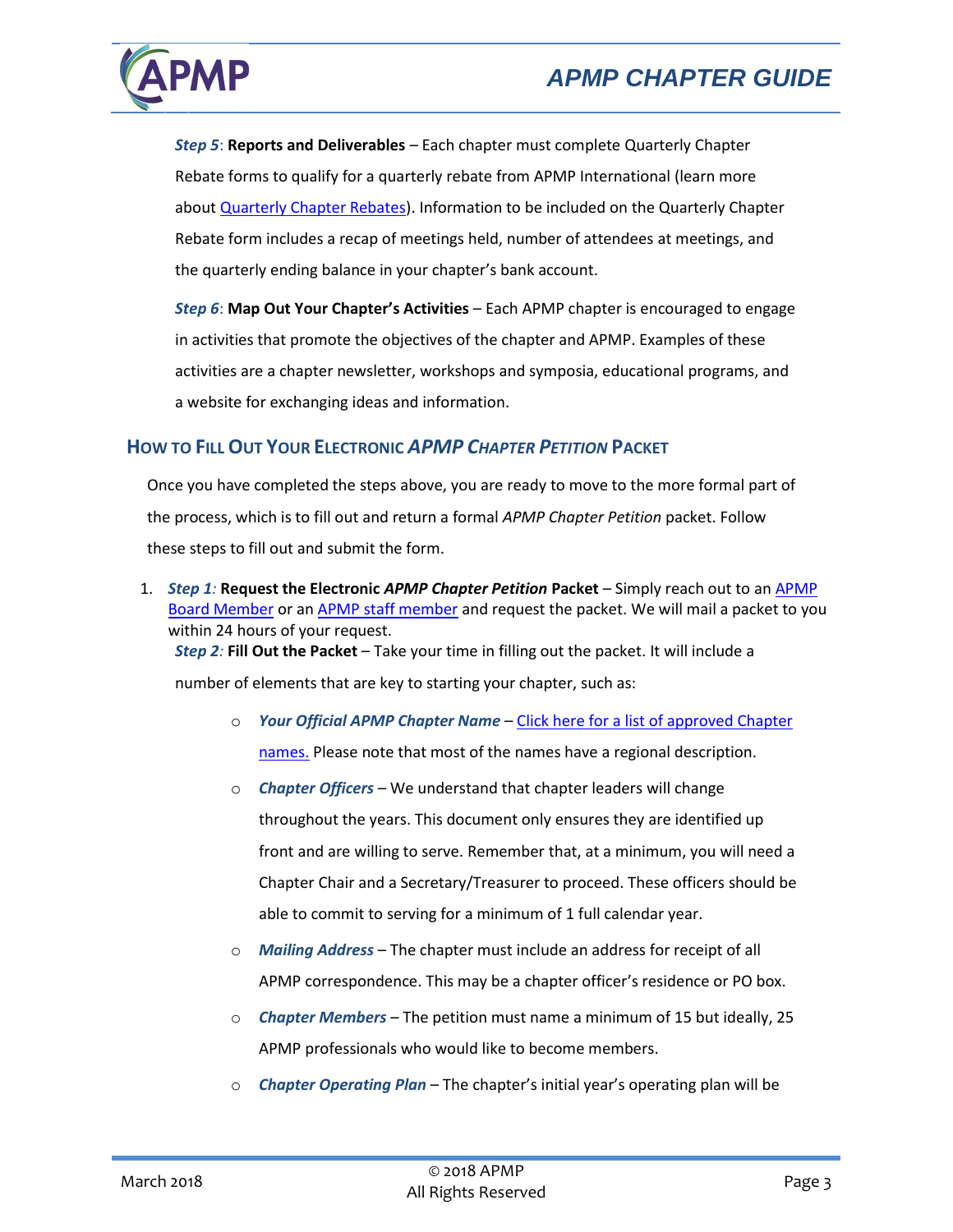

attached to the petition. This plan should include chapter meeting dates, locations, and agendas; selected workshops or symposia; operating budgets; and reporting requirements.

o *Chapter Logo* – Your chapter logo is your visual identity. Take some time to create a logo that represents the region or interest group that is the foundation of your chapter. This logo will be used in your chapter marketing collateral, can be used on your chapter cheques, and will be posted on the APMP International website.

You can see and use a successful petition b[y downloading the](https://www.apmp.org/resource/resmgr/chapter_leader_resources/APMP_Chapter_Petition_-_MENA.pdf) APMP MENA Chapter Petition [by clicking here.](https://www.apmp.org/resource/resmgr/chapter_leader_resources/APMP_Chapter_Petition_-_MENA.pdf)

## <span id="page-7-0"></span>**APMP CHAPTER GRANT PROGRAM**

APMP recognises that supporting its chapters can help with the growth of APMP overall. Sometimes, additional funds are needed to get a chapter chartered, in addition to legally recognised chapter seed money. Grant funds are an option for receiving additional preliminary funding through APMP.

Examples of grant programs for newly chartered chapters include:

- Funds needed to establish the chapter with a foreign government (usually for international chapters)
- An initial chapter symposium to raise awareness about the new chapter and encourage participation

To apply for an [APMP Chapter Grant, please download an application here.](https://www.apmp.org/page/ChapterGrantPgrm)

To receive funding, an APMP chapter or prospective chapter making the request must be in good standing, which includes meeting the minimum membership requirements and being current with quarterly reports.

Please note that APMP is limited in the number of projects that it can support. Grants will be awarded depending upon:

• The total APMP International budget for the year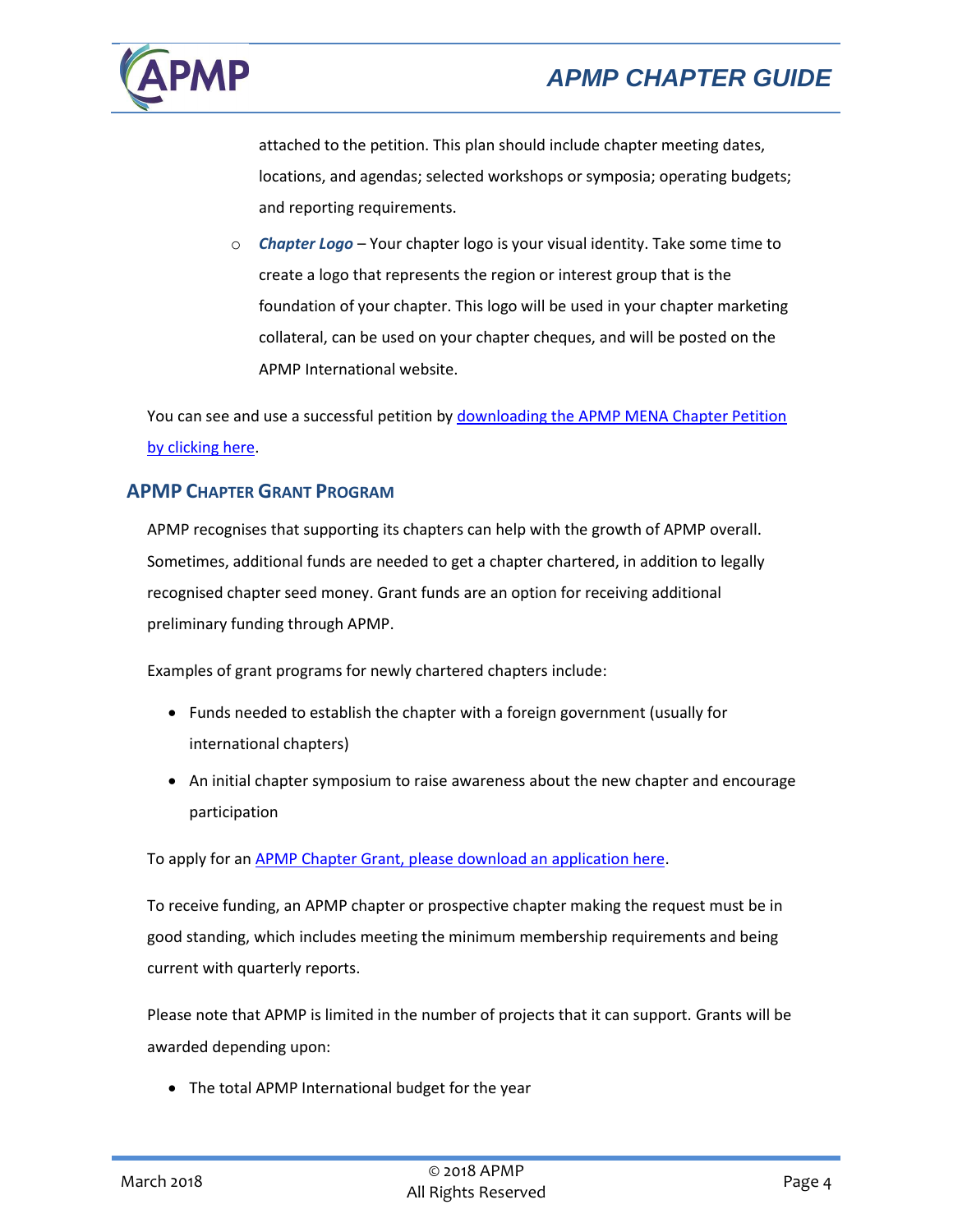

- The number of qualified grant applications received
- Whether a grant meets APMP's mission

APMP reserves the right to award a grant lesser than the amount requested. The APMP grant application will be reviewed by APMP's Executive Director and will be voted on by the sitting APMP Board of Directors.

# <span id="page-8-0"></span>**APMP START-UP FUNDS AND QUARTERLY CHAPTER REBATES**

Each APMP chapter receives a quarterly rebate from APMP International for members that have affiliated with your chapter. The original purpose of these quarterly rebates was to accomplish the following:

- Reinvest chapter funds back in members and grow membership locally
- Build a list of local offerings (member benefits) that will help chapters retain local members
- Connect local members with one another to build a stronger APMP experience
- Give APMP members an opportunity to meet, learn, and connect regularly on the local level

As mentioned before, when your charter is approved, your chapter will receive a start-up fund check from APMP International. To receive this check, simply invoice APMP International on behalf of your chapter once the charter is approved, and a check will be sent to you.

In addition, each chapter is eligible for a quarterly chapter rebate, which is a calculation of the number of APMP members affiliated with your chapter, multiplied by \$7.50. For example, if your chapter has 100 members, you are eligible to receive a \$750 quarterly chapter rebate check.

Quarterly Chapter Rebate Forms are always due 2 weeks after the end of each quarter. APMP staff will remind you of due dates and help you fill out the form, if needed. If your Quarterly Chapter Rebate Form is more than 30 days late, it is subject to forfeiture.

Please follow these steps to fill out your Quarterly Chapter Form: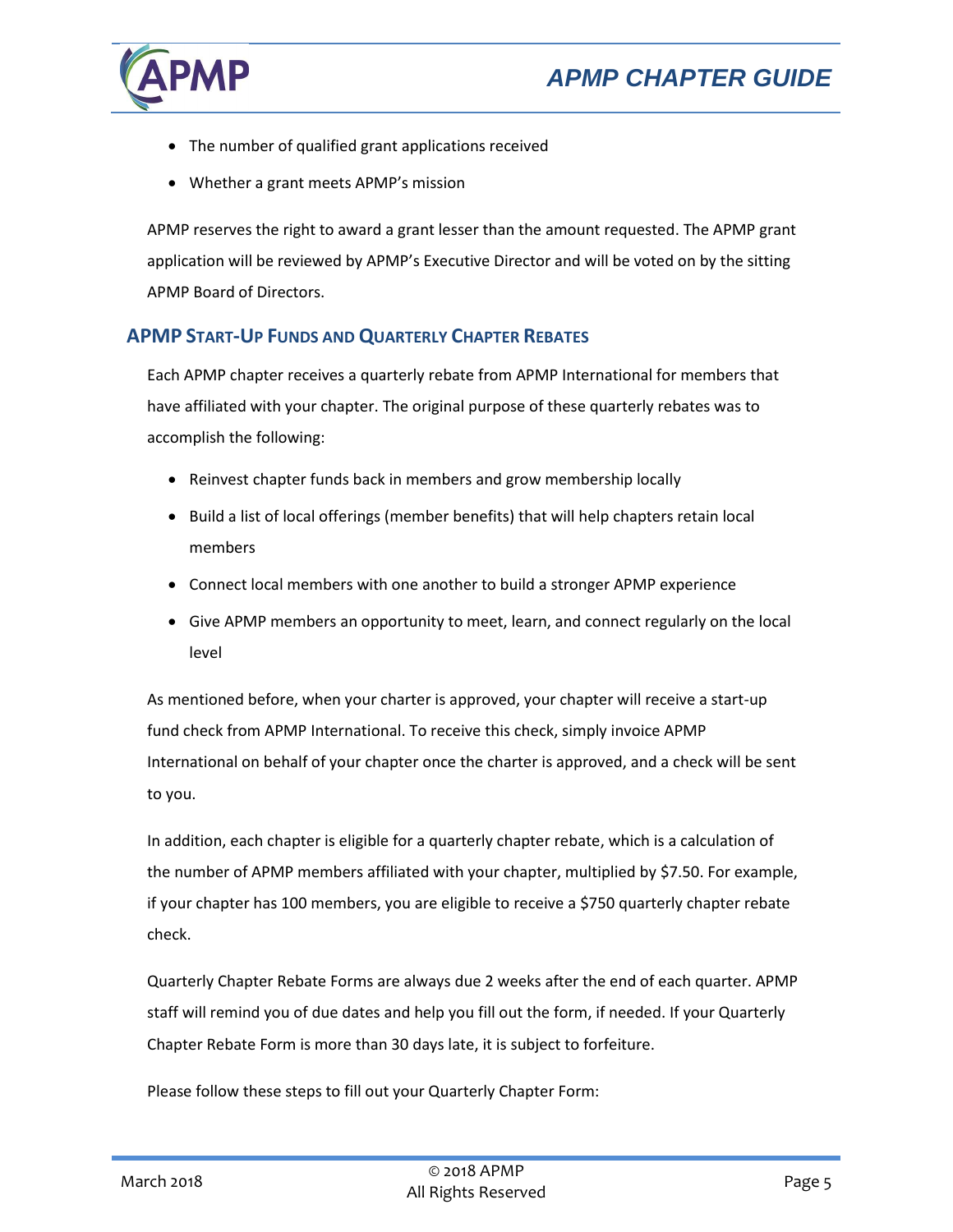

<span id="page-9-0"></span>*Step 1*: **Sign in as a member to www.apmp.org** – You must be signed in as a member or you can't go further.

#### <span id="page-9-1"></span>*Step 2*: **Proceed to** – [http://www.apmp.org/?page=ChapterRebate](http://www.apmp.org/link.asp?e=lauren.williams@apmp.org&job=881669&ymlink=1406901&finalurl=http%3A%2F%2Fwww%2Eapmp%2Eorg%2F%3Fpage%3DChapterRebate)

<span id="page-9-2"></span>*Step 3:* **Fill out the form** – Be sure to include your starting and ending bank (savings) account information.

#### <span id="page-9-3"></span>*Step 4:* **Hit Submit.**

Please note that APMP members pay dues only to the APMP International Headquarters. Chapters are not allowed to collect dues from APMP members. Doing so will result in a revocation of your APMP chapter charter.

Recommended uses of your Quarterly Chapter Rebate funds include:

- **Local meeting expenses.** This includes correspondence (postage), facilities, refreshments, and other expenses directly related to publicizing and conducting meetings.
- **Membership Development Activities.** These activities are difficult to anticipate. If you have questions, contact a member of the Chapter Liaison Committee or an APMP Board Member.
- **Chapter Marketing Activities.** Marketing can mean many things. If you have questions, contact an APMP Chapter Liaison Committee member or an APMP Board Member.

Items you should never use your Quarterly Chapter Rebates funds for include:

- Any form of payment to chapter officers or chapter members, except reimbursements for approved expenditures—which must be supported by receipts. It is a serious conflict of interest to sit on a Board and charge for your products, services, or time.
- Meals for individuals or small groups.
- Travel except as authorized by the International APMP Board.
- Any form of entertainment.
- Any form of excess.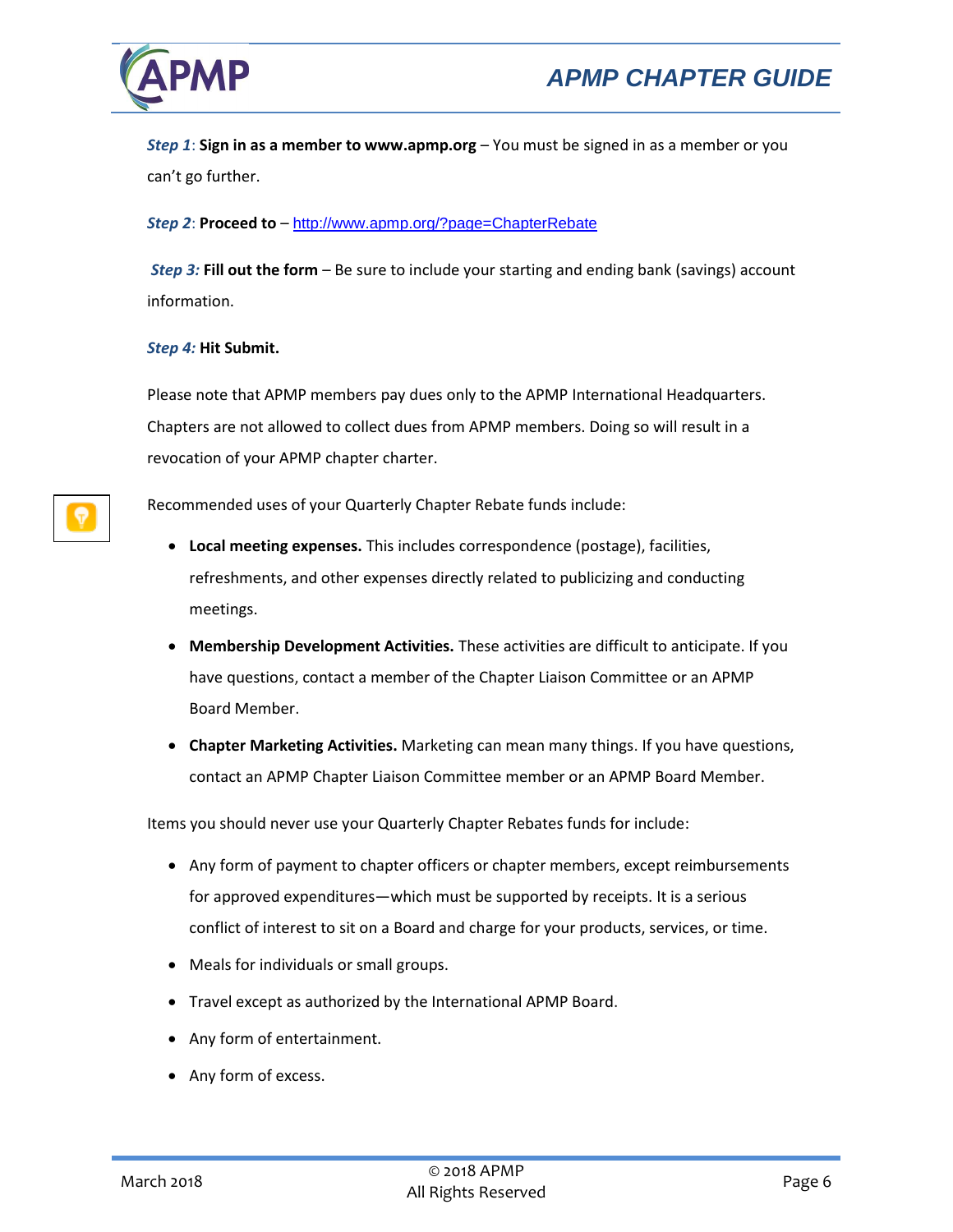

• Any expenditure that appears to benefit an individual or individuals, rather than APMP.

If you have a question, please contact APMP's Executive Director or APMP staff for further guidance regarding use of your Quarterly Chapter Rebate funds.

# <span id="page-10-0"></span>**CHANGING A CHAPTER CHARTER OR CHAPTER BYLAWS**

A chapter charter should never be changed, because it established the conditions for which the chapter was established and represents a specific event in time. However, it may occasionally be necessary to modify and update the bylaws of the chapter.

There should be a clause in your chapter charter that defines the procedure for amending bylaws. If there is not, a chapter may add the process and the conditions to change the bylaws as an amendment to the bylaws. Bylaw changes should be considered carefully and must be voted on and approved by your chapter Board of Directors.

A sample of the [APMP Ireland Chapter Bylaws can be downloaded here.](https://www.apmp.org/resource/collection/E7505429-0AAA-4D71-9BEC-F1AFE6C98992/Ireland_Charter_Petition.docx)

# <span id="page-10-1"></span>**KEEP YOUR CHAPTER RUNNING**

#### <span id="page-10-2"></span>**CHAPTER OFFICERS**

In the initial chapter charter, the mandatory officers are a Chapter Chair and a Secretary/Treasurer. As your chapter grows, you should include other positions to help grow your APMP chapter. The following is a list of chapter officer positions and their responsibilities:

#### <span id="page-10-3"></span>*Chapter President*

- Develop and maintain a chapter-level Strategic Plan
- Develop and implement new programs to maintain chapter visibility in the community
- Administer chapter activities in compliance with internationally approved policies and procedures (posted on the APMP website)
- Serve as principal point of contact with the APMP Board of Directors
- Attend regional/national/international meetings (as appropriate) and represent your chapter at the APMP's Bid & Proposal Con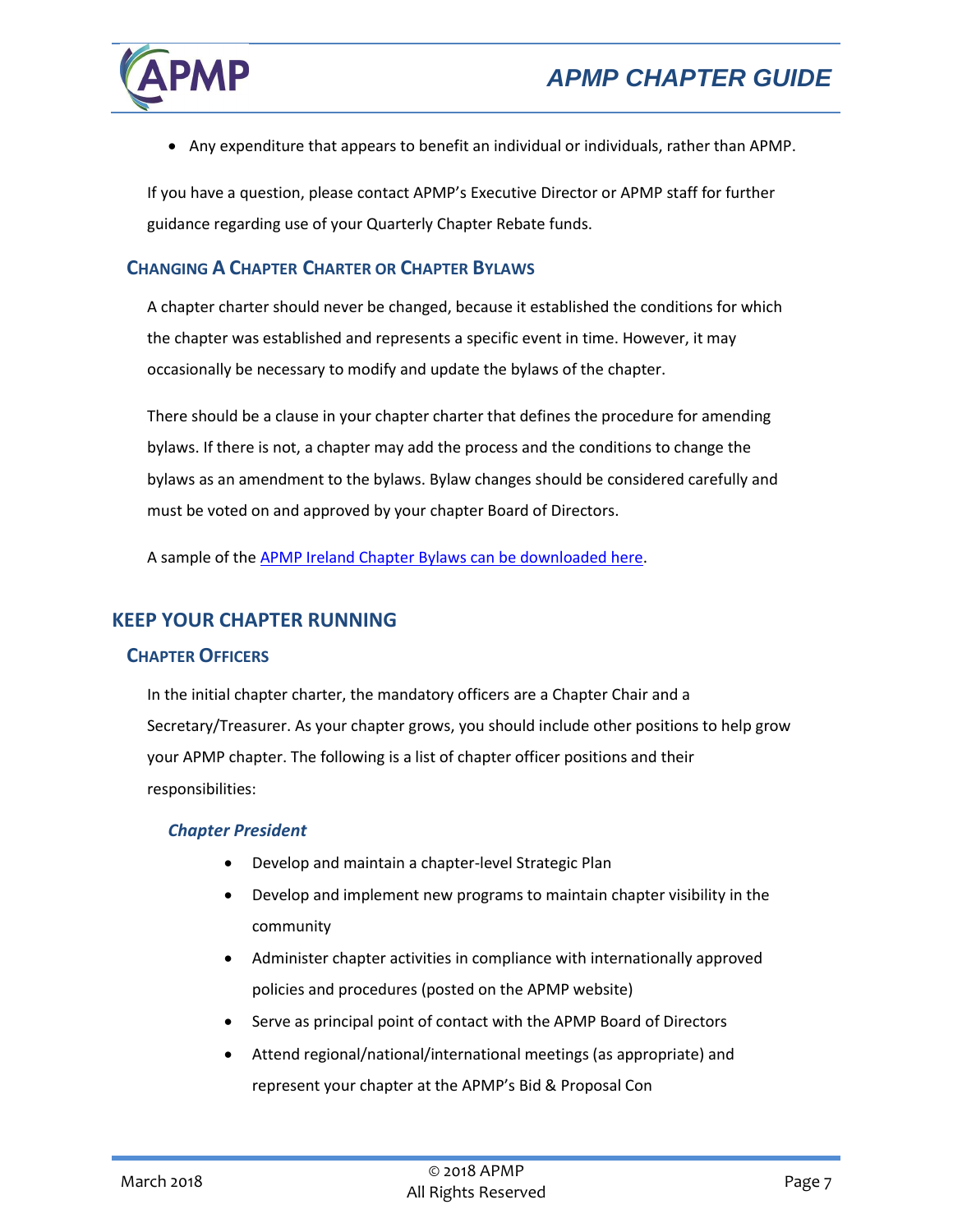

- Support APMP marketing efforts
- Assist all chapter officers in carrying out chapter responsibilities and events

## <span id="page-11-0"></span>*Chapter Secretary/Treasurer*

- Prepare and maintain minutes of chapter meetings
- Maintain documentation that certified members can use to verify their accumulation of Continuing Education Units (CEUs)
- Prepare quarterly documentation to meet rebate requirements
- Prepare annual documentation to support year-end closeout requirements
- Establish chapter financial objectives and develop annual operating budget
- Control chapter expenditures through management of chapter bank account
- Collect and deposit all monies collected at chapter events
- Identify secondary funding sources to support chapter goals
- Support coordination of advertising activities for chapter promotions and events
- Coordinate activities with APMP International Marketing, Communications, and Membership activities
- Comply with APMP International policies and procedures
- Work with a local accountant to file your annual APMP chapter tax return

#### <span id="page-11-1"></span>*Chapter Marketing/Promotion/Communications*

- Develop and execute a chapter marketing plan designed to help increase membership in APMP
- Develop and execute a plan to promote chapter public relations through news releases, articles, and event listings
- Co-develop and assist in publication of quarterly chapter newsletter
- <span id="page-11-2"></span>• Coordinate promotion and sale of all chapter materials, such as mugs, pens, etc., at chapter events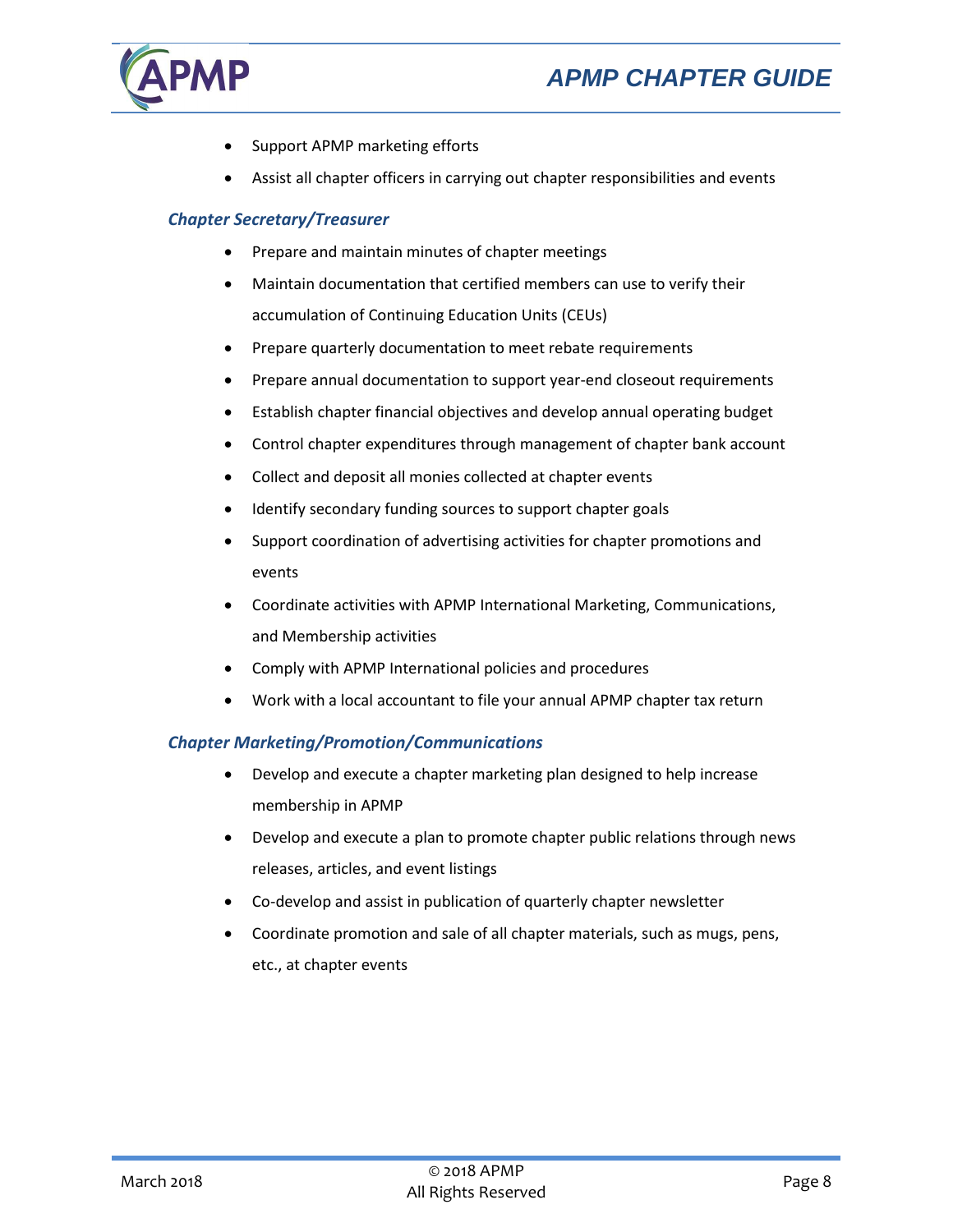

## *Chapter Program/Events Coordinator*

- Recommend and manage calendar of events on a bimonthly or quarterly basis on [www.apmp.org](http://www.apmp.org/)
- Organise and coordinate events with the help of chapter volunteers and APMP staff
- Manage quality control of all chapter events
- Solicit corporate sponsors to donate resources to support chapter events
- Design, develop, and produce promotional material for chapter events
- Supply all materials necessary for chapter events, such as name badges, audio-visual equipment, and audio-visual support for teleconferencing
- Promote maximum chapter participation at the APMP Bid & Proposal Con

#### <span id="page-12-0"></span>*Chapter Membership Services*

- Collect and manage local membership information through an up-to-date member database
- Maintain a chapter mailbox and collect mail on a regular basis
- Maintain a Corporate Sponsor/Affiliate database and privileges, and prepare annual renewals
- Prepare a list of all attendees for any chapter event and forward to Programs/Events
- Act as coordinator prior to event
- Respond to all chapter inquiries for membership information
- Coordinate activities with the APMP Director of Marketing and Communications

#### <span id="page-12-1"></span>*Chapter Webmaster*

Research other APMP chapter website(s) at [www.apmp.org](http://www.apmp.org/) and develop and maintain your APMP Chapter's website functionality. This includes:

- Chapter contact information
- Calendar of chapter events
- List of any chapter corporate sponsors

In addition to the above duties, you should coordinate with APMP International to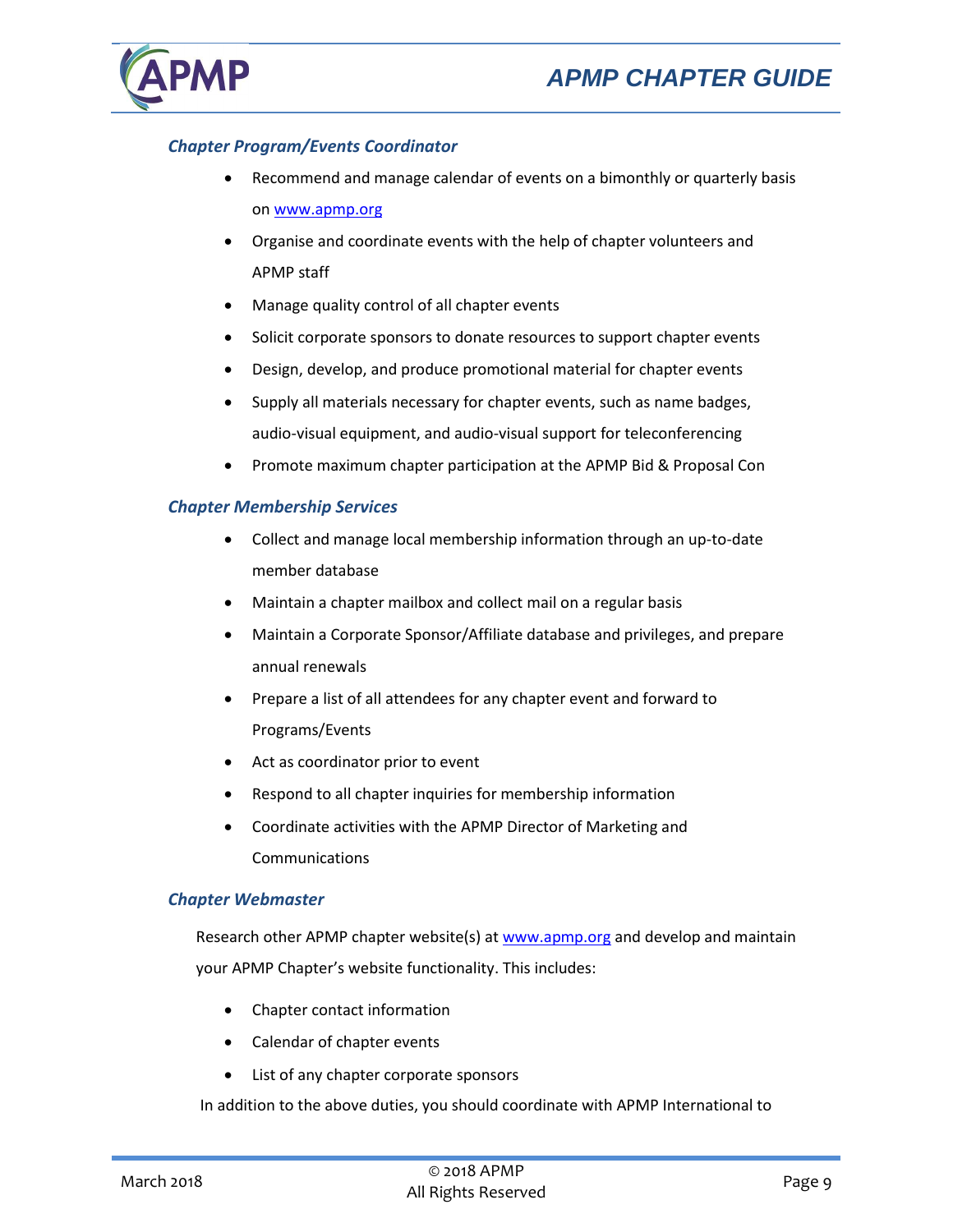

have your chapter events promoted a[t www.apmp.org](http://www.apmp.org/) and we recommend that you liaise with other Chapters officers and members to keep your own website active

## <span id="page-13-0"></span>**CHAPTER EVENTS AND ENGAGEMENT OPPORTUNITIES**

The primary reason APMP members join local chapters is to take advantage of local events. They attend these events to learn, network, and share best practices.

At a minimum, your chapter should hold four annual events (one per quarter). Chapters must hold at least one event each quarter to be in compliance with their chapter charter. As your chapter grows and more members become involved, you may want to consider additional meetings for networking purposes.

Examples of events include:

- An industry education webinar or conference call (particularly good for virtual chapters)
- A half-day or 1-day training program on a topic related to people in the proposal and business development lifecycle
- A 1- or 2-day symposium featuring topics of interest to people in the proposal and business development lifecycle

Please note that APMP International does not pay speakers or pay for their travel costs for the simple reason that most speakers have a product or service that they are selling to our audience. In short, we do not recommend that you allocate your chapter funds to vendor speaker or travel.

Meeting dates and locations should be scheduled and promoted at least 6 weeks (and ideally 12 weeks) in advance. Your chapter should set standard intervals (e.g., the second Thursday of the month) to schedule meetings, so that members of your chapter can put meetings on their schedules as far in advance as possible.

#### <span id="page-13-1"></span>*Standard In-Person Meetings*

In-person chapter meetings are typically held at a member's facility, such as an office, or hotel meeting room. The meeting's presenter should be provided with the

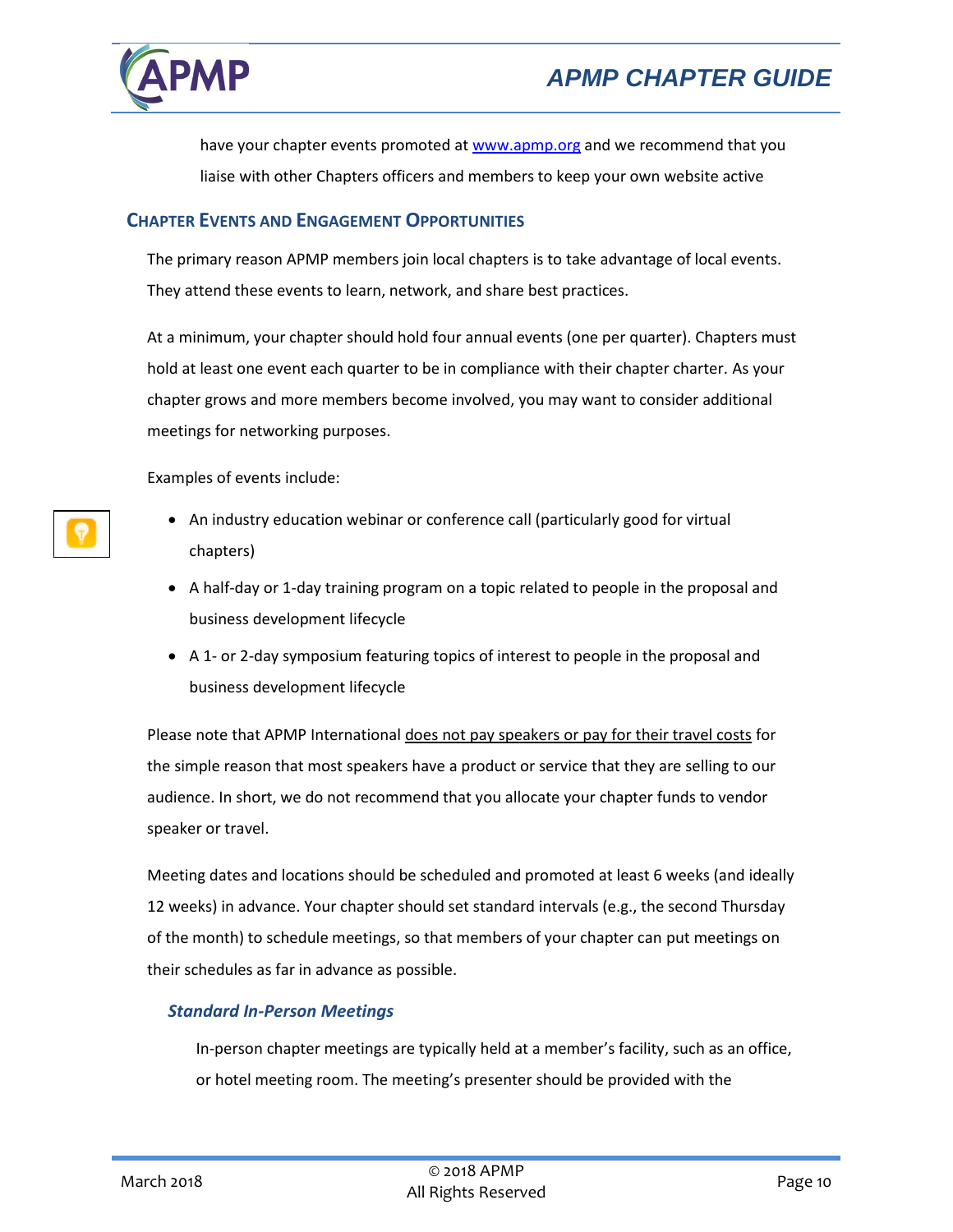

appropriate technology (e.g., a projector, laptop hookup, projection screen). If refreshments are provided, they may be delivered by a local vendor or brought to the meeting by a chapter member. It is best to have food Organised before attendees arrive.

It is customary to charge a nominal fee to cover the expenses of holding the meeting, but your chapter may elect to make the event free of charge. Ask for RSVPs in your promotional email to gauge how many people to buy food for.

The meeting should be well-promoted, and a meeting agenda should be provided in promotional emails. If the chapter has invested in marketing materials such as mugs, pens, apparel, or other things, make some of these items available as giveaways at the meeting. Consider giving away APMP certification certificates or other prizes that will aid in an APMP member's professional development.

The presenter should be made aware that there will be no onsite publishing capabilities. If he or she wants to offer handouts, the presenter should be prepared to offer hard copies or take email addresses and distribute material electronically.

Once the meeting is over, make sure the room is left in the condition you found it. A recommended final touch is for the Chapter Chair to write or email the appropriate member contact, thanking them and their company for the use of the facility.

#### <span id="page-14-0"></span>*Virtual Meetings*

Some chapters may elect to hold their meetings virtually (by conference call, webinar service, or Skype).

APMP chapters are growing their geographical boundaries as they grow their membership. It is unrealistic for some members to drive several hours to a 90-minute meeting. In other areas, getting across town can take more than 2 hours. For these reasons, APMP supports virtual meetings of all kinds.

APMP offers a free GoToMeeting and GoToWebinar service just for chapters. Learn how to use the APMP [GoToWebinar service here.](https://cdn.ymaws.com/www.apmp.org/resource/collection/4007E9A7-2878-4782-B39C-9E1DCA87E7CF/APMP_GotoWebinar_Instructions_2017-10.pdf)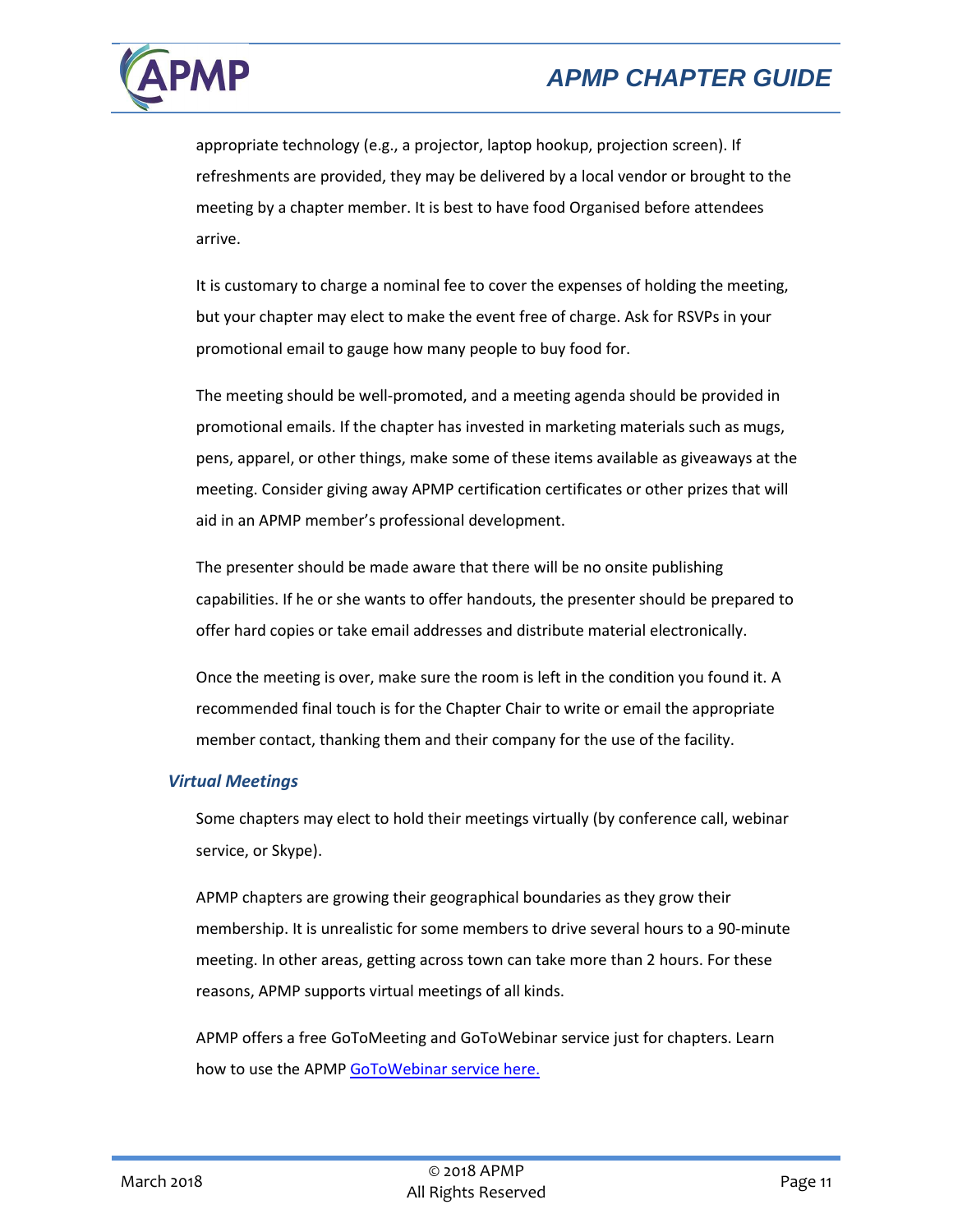

## <span id="page-15-0"></span>*Roundtable Events*

Roundtable events are meetings held in a formal setting, typically in a hotel conference area, and include dinner served to people sitting at a "round table." Due to the significant costs involved in these types of events, roundtables are recommended only for more established chapters.

Good planning and good attendance can have a dramatic, positive impact on chapter finances. On the other hand, a poorly attended event can significantly hurt a chapter financially. Here are some guidelines:

- Hold four to six roundtables per year (in the beginning, alternate these with standard meetings)
- Present topics that are of high interest
- Seek recognised speakers
- Promote heavily
- Follow a pricing structure (for example, these were prices for an event held in a brand-name hotel: \$25 members in advance/\$45 non-members in advance/\$55 at door)
- Set a timeline (e.g., 6:00 p.m. Registration, 6:30 p.m. Dinner, 7:15 p.m. Program)
- Be sure your chapter can cover the cost of the event

#### <span id="page-15-1"></span>*Executive Dinner Briefings*

Executive dinner briefings are a great way to get continued support from local corporate sponsors. They are a chance for executives to network and share best practices at the highest level. These events should be invitation only and should include key leaders from companies affiliated with your chapter. Here are a few more guidelines for successful executive dinner briefings:

- Conduct no more than two per year
- Make sure you have the company's decision maker
- Aim for a total of four executives
- Do not invite executives from competing companies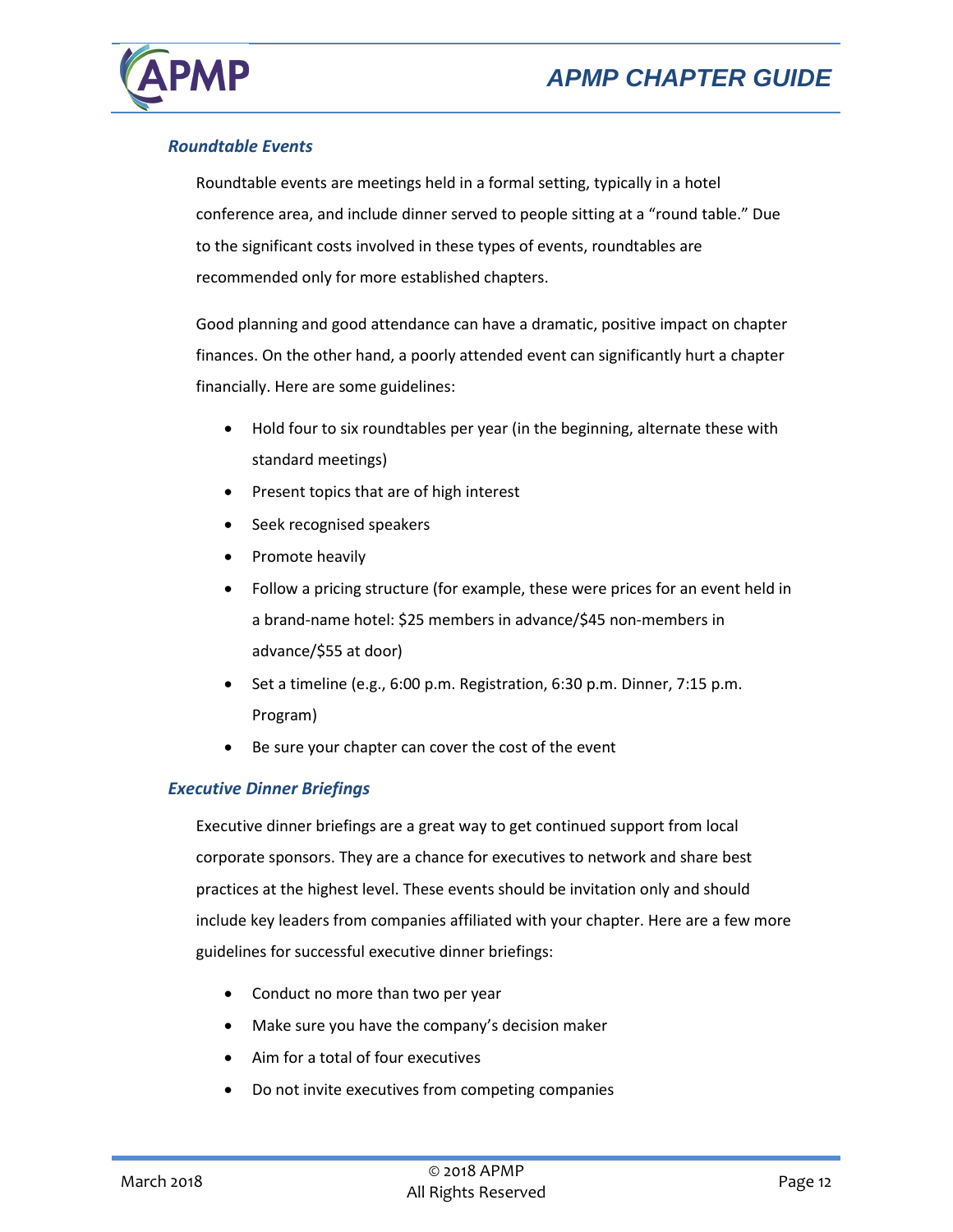

- Make sure your chapter officers attend
- Have a minimal, pre-planned agenda to discuss

## <span id="page-16-0"></span>*A Chapter Newsletter*

A chapter newsletter can keep all your members up to date and offer valuable tips, trends, and techniques. When distributed as an email attachment, newsletter costs are kept to a bare minimum. Here are a few recommendations for publishing chapter newsletters:

- Produce one issue per quarter
- Distribute newsletter to all affiliated chapter members (this is an incentive for non-affiliated members to affiliate)
- Publish, at a minimum, two feature articles and letters from the chapter President and/or newsletter editor
- Remember to include advertisements and industry announcements
- Encourage advertisements to support your local chapter by selling them for half page, quarter page, eighth page. (Some chapters give discounts in advertising to the chapter sponsors. If you don't give advertising discounts, give sponsors recognition within the newsletter.)

#### <span id="page-16-1"></span>*The Chapter Website*

This is your visual window to APMP members that affiliate with your chapter and to the world. It should be attractive, look professional, and above all, be kept up to date. You have great flexibility as to the content you may include. The APMP International website will link to your chapter site. Here are suggestions of what to include on your website:

- A calendar of events
- A table listing the chapter officers and their contact info (email addresses)
- Articles summarizing past meetings or promoting upcoming meetings
- Articles promoting the local chapter and its members and activities
- A "member spotlight" article
- Information and links to APMP International programs, such as the APMP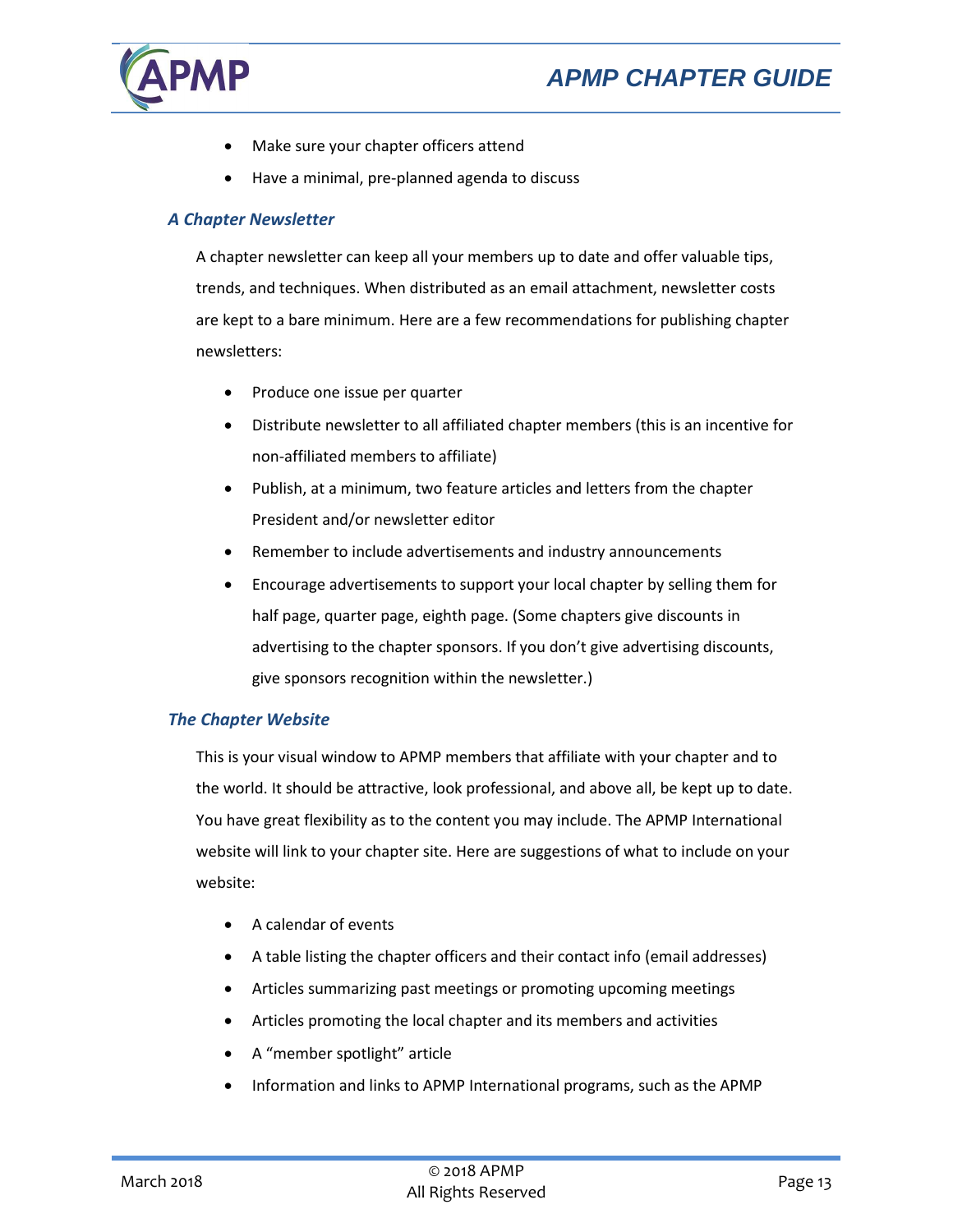

certification area

Links to your corporate sponsors

## <span id="page-17-0"></span>*Tips for Sponsorship*

Strong relationships with key corporations offer chapters many advantages—and reciprocal advantages flow back to the company for their sponsorship. Look for established corporations within your chapter territory that have significant proposal shops. Sell them on the advantages of being a sponsor to your chapter. Charge a sponsorship fee (suggested €500/year) that is renewable annually. A potential benefits package to encourage sponsorship is:

- First priority for representation at two Executive Dinner Briefings per year
- A 20% discount for all company representatives that attend a Roundtable
- <span id="page-17-1"></span>• Advertisement as a corporate affiliate in all chapter publications and at all chapter events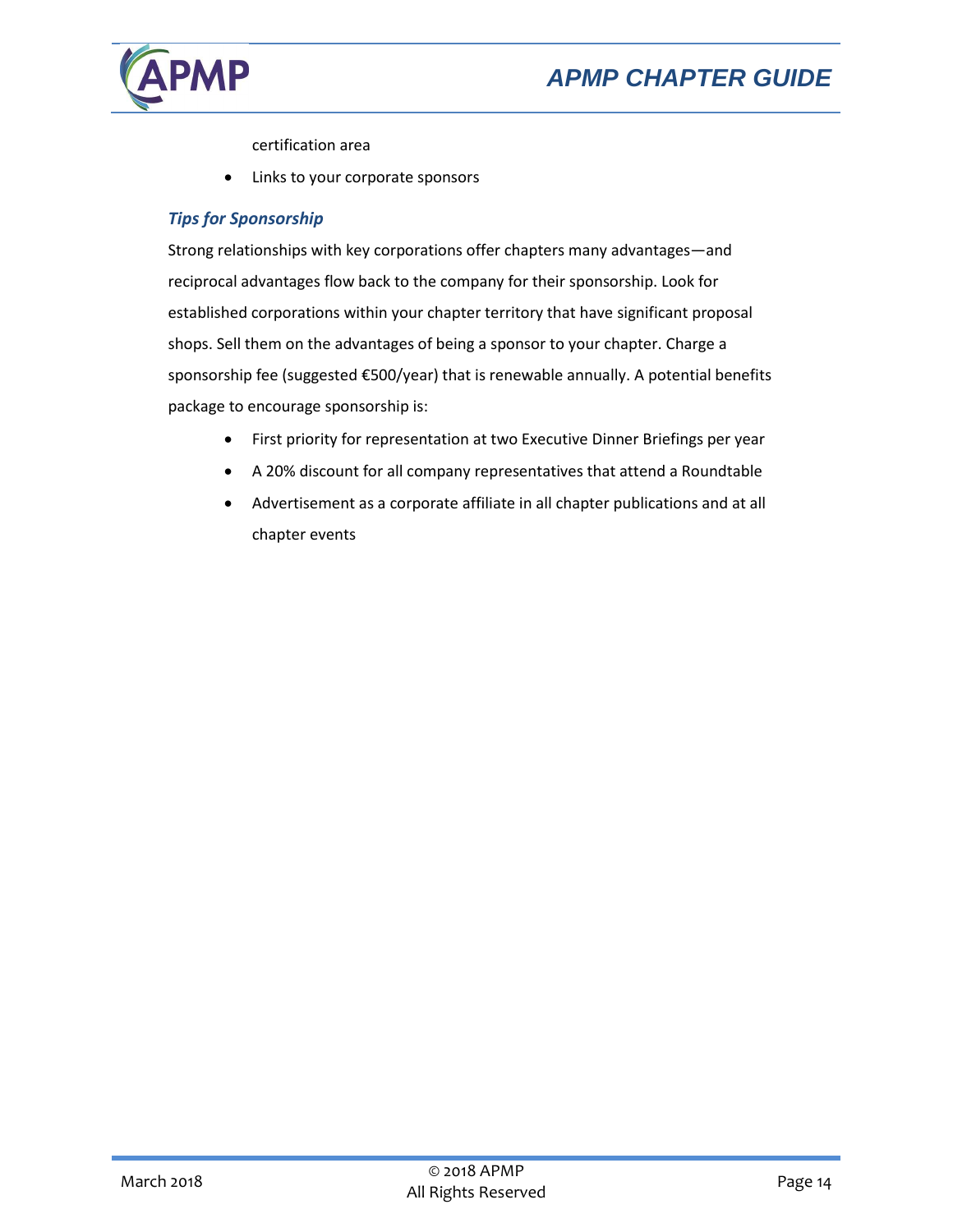

# **CONNECT WITH TIPS AND RESOURCES**

#### <span id="page-18-0"></span>**THE BOARD OF DIRECTORS**

The APMP International Board of Directors is the governing body that oversees the long-term and strategic planning for the association (click for the full list of APMP'[s Board of Directors.](http://www.apmp.org/?page=apmpBoardOfDirectors) As a member of APMP, you are welcome to contact any APMP Board member or staff person with any questions. To help you understand the structure of the APMP board, member roles and responsibilities are listed below.

#### <span id="page-18-1"></span>*Executive Director*

This is APMP's full-time paid staff member who is responsible to the Board for the leadership and overall running of the Association. The Executive Director will support the approval of your initial Chapter petition and will authorize monies and sign quarterly rebate checks. The Executive Director can answer all questions about the international organisation in general and is a non-voting member of the APMP Board and Executive Committee.

#### <span id="page-18-2"></span>*Vice President, Business Development & Operations*

This is APMP's full-time paid staff member who is in charge of the day-to-day operations of the Association and the US-based Conferences and Events, including Bid & Proposal Con. The VP negotiates all APMP contracts and can offer guidance on negotiations for individual conference events, such as symposia and the issues surrounding APMP operations and ongoing practices.

#### <span id="page-18-3"></span>*Director of Membership*

This is a full-time paid staff position in the association with the role of promoting APMP International as the leading source for proposal, bid, business development, capture and graphics professionals, certification/accreditation, education, and events. This person can assist you in posting announcements on [www.apmp.org](http://www.apmp.org/) and help you with communications, such as group emails, to support your events.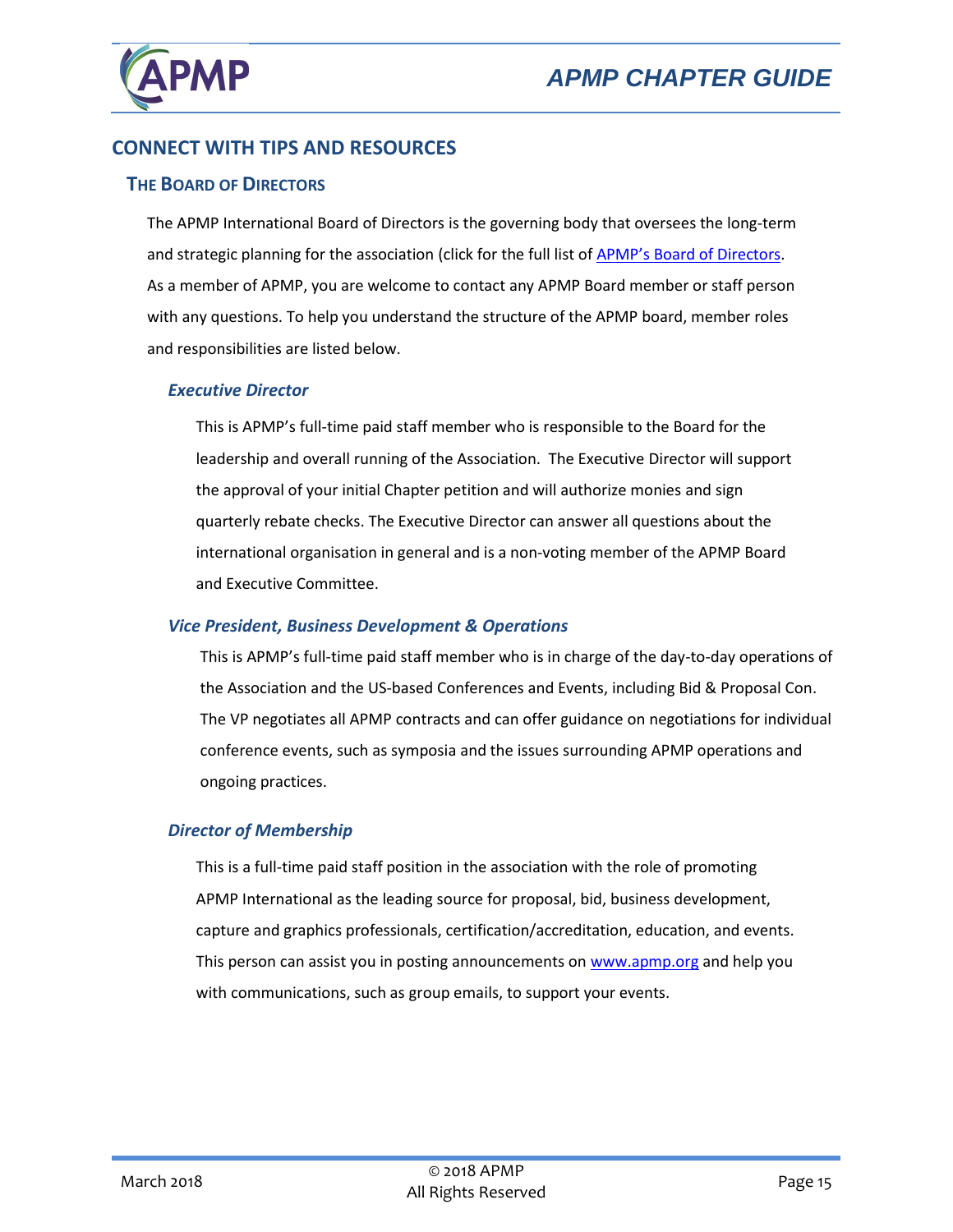

#### <span id="page-19-0"></span>*Business Development Director – Europe*

This is a full time paid staff position within APMP and is responsible for managing existing and potential Corporate Memberships in Europe. Duties also include supporting the European Chapters and acting as the local representative of APMP in Europe.

#### <span id="page-19-1"></span>*Membership Coordinator*

This is a full-time paid staff position within APMP and is critical to the support of your chapters. This individual maintains the database of all APMP members. The Membership Coordinator sends out new member packages and reminders when membership is about to lapse. This person assists chapter leadership in verifying the correct affiliation of members in each chapter. Questions should be directed to this individual about membership and about support of your chapter events.

#### <span id="page-19-2"></span>*APMP Certification Program Director (Vacant)*

This is a part-time paid staff position. The Certification Program Director is responsible for support of the APMP certification program. This is offered to all APMP members and should be promoted by your chapter. Coordination with the Program Director can bring classes or workshops to your chapter, allowing multiple members to prepare for the Foundation level exam in a group environment. Any questions about the APMP Certification Program should be directed to this individual. Click here to learn more [about APMP's Certification Program.](http://www.apmp.org/default.asp?page=AccreditationProgram)

#### <span id="page-19-3"></span>*Chair*

This is a volunteer position on APMP's Board of Directors. The Chair directs the Board of Directors for the 1-year term that they fulfil. This individual leads all Board meetings and supports the annual conference and the fall symposia, when possible. The Chair will answer inquiries concerning the health of the organisation and issues that arise from members.

The Chair is part of the Executive Committee. If possible, in conjunction with the Executive Director, the Chair will represent the organisation on occasions that call for executive representation. The Chair cannot bind the organisation as the Executive Director can, but necessarily has experience and current knowledge of the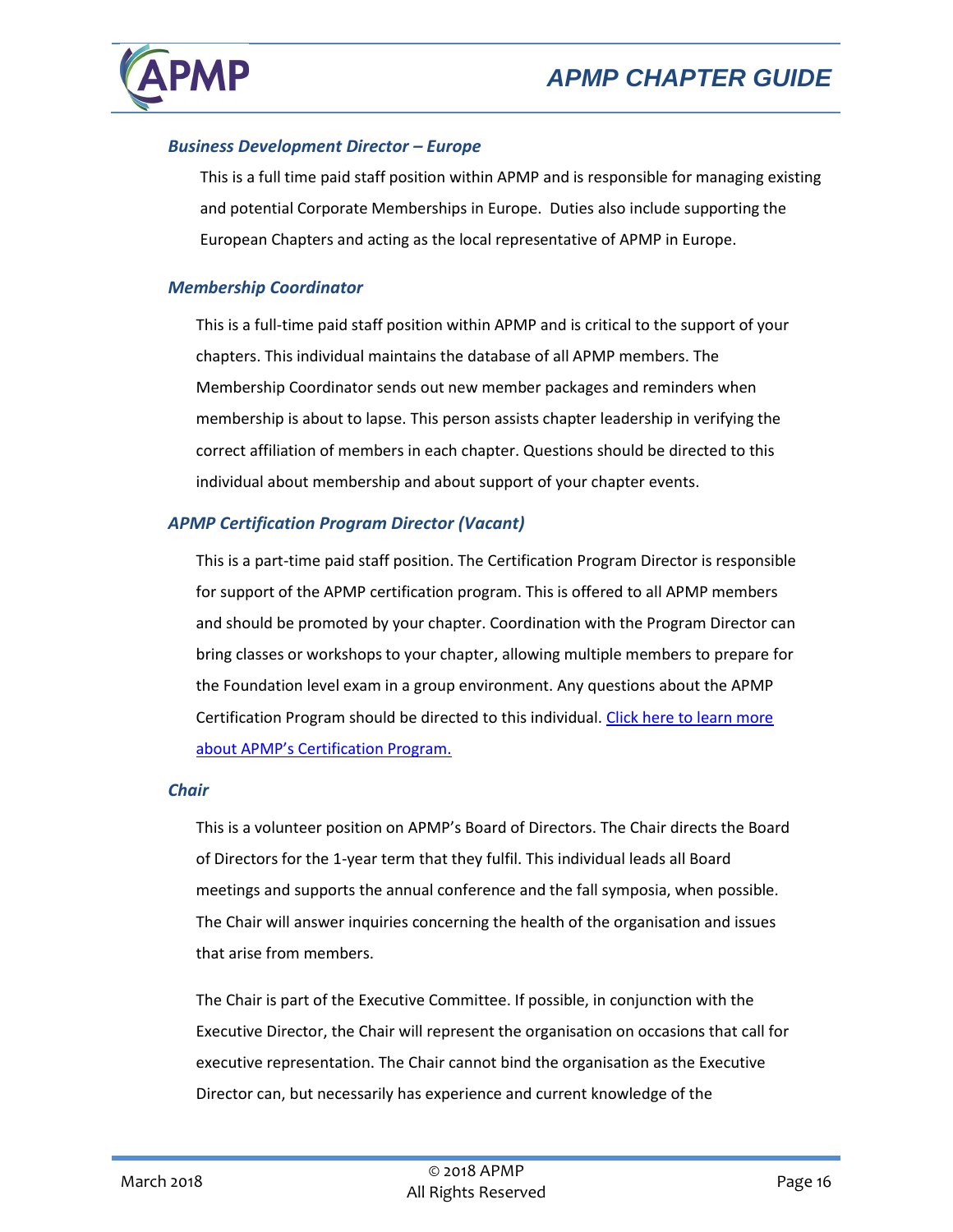



organisation. The Chair's participation in industry events benefits the branding and image of APMP.

#### <span id="page-20-0"></span>*Past CHAIR*

This is a volunteer position on APMP's Board of Directors. The past Chair remains on the Board for 1 additional year after serving as Chair. This helps ensure a smooth transition for the incoming Chair. The past Chair has full voting privileges on all Board votes.

Typically, each Chair has an area of focus or passion. While serving as past Chair, they can continue to focus on the issue and bring it to resolution, while still leading parts of APMP. Often, past Chair are a great resource for executive engagements, as they have outstanding knowledge of the organisation and can answer questions on a wide variety of APMP-related topics. The past Chair is part of the Executive Committee.

#### <span id="page-20-1"></span>*Vice Chair*

This is a volunteer position on APMP's Board of Directors. This individual speaks to the operations of the organisation. After a 1-year term in this position, the COO becomes the Chair.

This individual has a strong understanding of how APMP functions. Questions directed to this individual are generally related to the functionality of APMP and its capability in specific instances. The Vice Chair is part of the Executive Committee.

#### <span id="page-20-2"></span>*The Chapter Liaison Committee*

These are volunteer positions on APMP's Board of Directors. Along with APMP's Membership and Chapter Coordinator, the members of the Chapter Liaison Committee are the primary contacts for all Chapter officers. Chapter Liaison Committee members answer questions or work through challenges that Chapters face.

Committee members have access to all tools that APMP offers and should be able to get you anything you need to support your success. Committee members can be very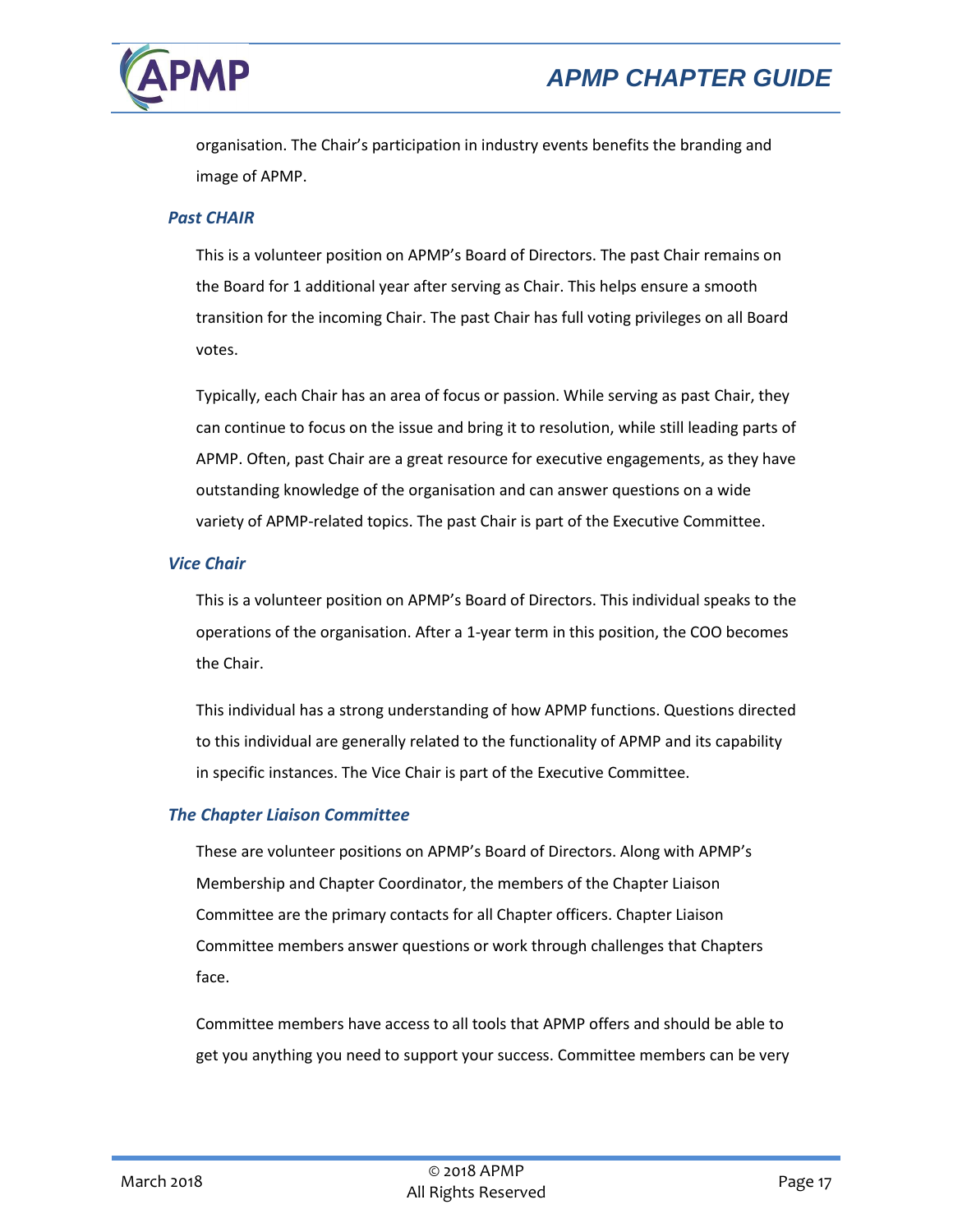



helpful in guiding you through the critical first few months after your Chapter has been chartered.

#### <span id="page-21-0"></span>*Conference Co-Chair*

This is a volunteer position. This individual works with the Executive Director to plan, execute, and deliver lessons learned for Bid & Proposal Con. The Executive Director will secure the hotel for the event; the Conference Co-Chair works with staff to plan event activities.

A Conference Co-Chair is invited to the position and is usually a senior proposal professional. This individual helps create a timeline and a countdown to the conference. Working with staff, they help secure keynote speakers, send out a call for papers, and make selections based on submissions received. They create a conference schedule and secure vendors who are willing to support the conference financially. At the conference, they are the emcee and are the chef point person.

<span id="page-21-1"></span>After the conference, the Conference Co-Chair executes a lessons learned session and distributes all feedback to the appropriate speakers. As a final task, the Co-Chair hands off the conference responsibility to the conference team for the next Bid & Proposal Con.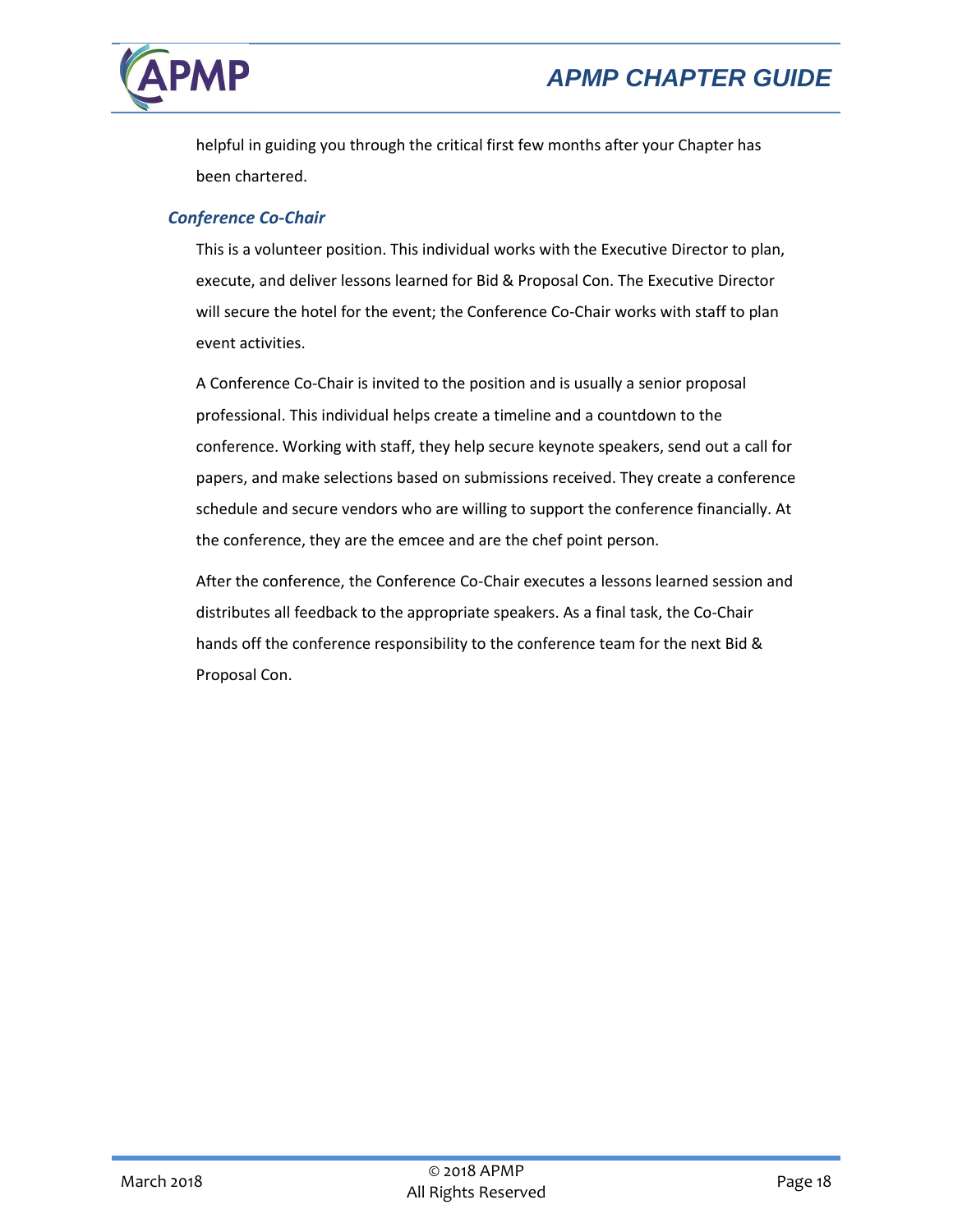

# <span id="page-22-0"></span>**APMP RESOURCES FOR YOU TO USE**

#### *The APMP Website*

APMP's website is www.apmp.org. It is divided into two parts: general information that all visitors can see, and secure information accessible only by members in good standing.

#### <span id="page-22-1"></span>**General Information**

When you go to APMP's website, the following selections are available from the home page:

• My Profile

• Certification • Conference

• Publications

• Resources

• Webinars

- Latest News
- APMP Events Calendar
- Home
- Membership
- **Chapters**

• APMP Online Store

- **Communities**
- The website is regularly updated and is an excellent source of international and local chapter information. Once you have built a chapter-specific website, a link will be established from the international site to your chapter-specific site, making it easy for a visitor looking for this information to learn about your chapter. In addition, your chapter events will be posted to the international site so all can see any upcoming events your chapter is hosting.

#### <span id="page-22-2"></span>**Secure "Members Only" Information**

Members in good standing can log into a secure section of the APMP website. Here members can update personal information and pay dues. Additional benefits and information are located here and available only to members. These include:

- All past editions of the *Perspective* and *Journal of the Association of Proposal Management*
- Access to the Body of Knowledge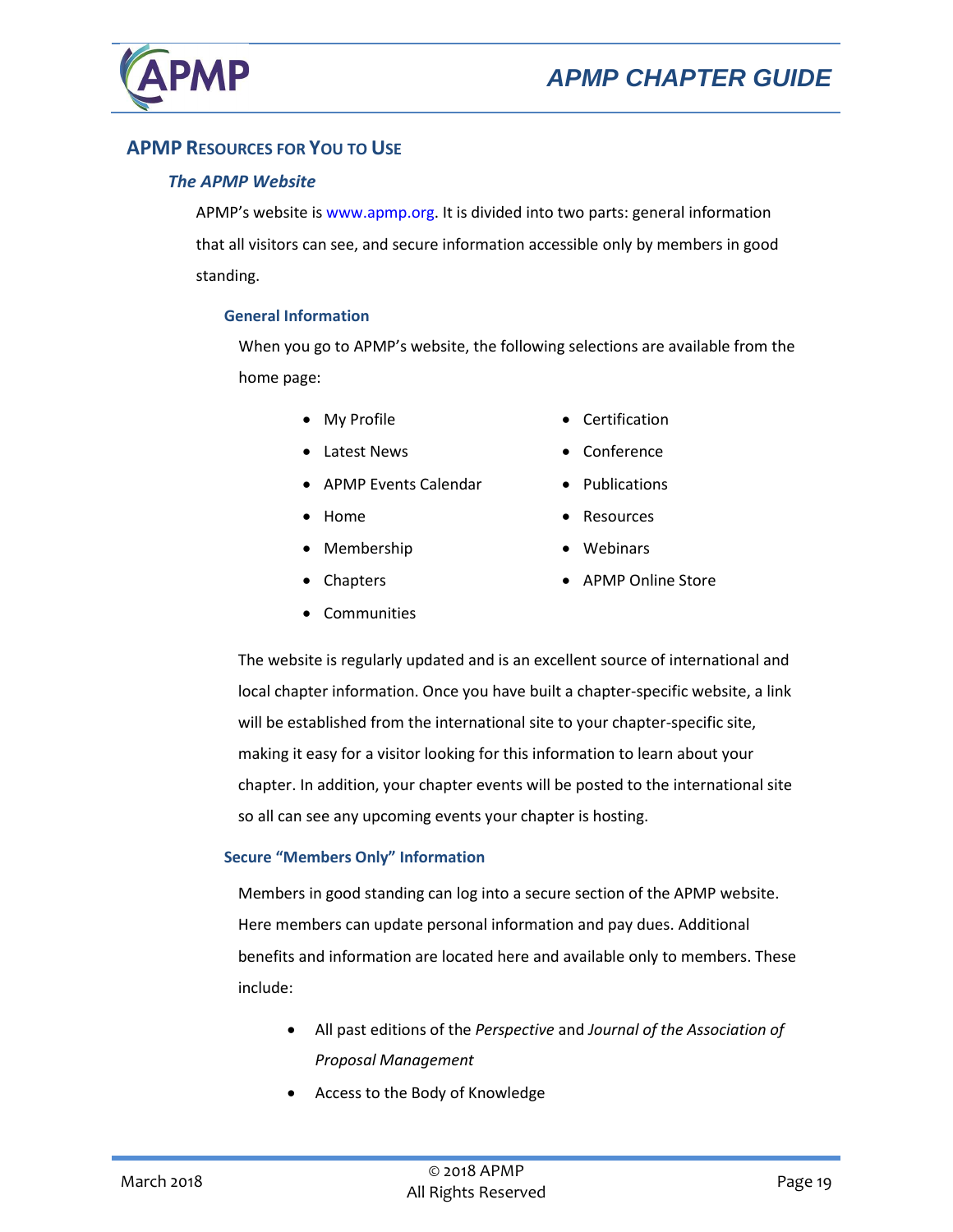

These are powerful tools that offer knowledge and information specific to the proposal world. You can research these articles by key words and tailor how information is received. If you are struggling to find help in specific proposal areas, this Body of Knowledge is invaluable.

#### <span id="page-23-0"></span>*Quarterly Chapter Leaders Teleconferences*

Each quarter, APMP staff schedule a 1-hour teleconference call with Chapter Leaders. These calls are meant for exchanging ideas and troubleshooting Chapter Leaders challenges. This is another opportunity for APMP Chapter Leaders to ask questions in a targeted format.

# <span id="page-23-1"></span>**ADVICE ON KEEPING YOUR CHAPTER ACTIVE (FROM SUCCESSFUL APMP CHAPTERS)**

Once your chapter is approved, the following guidelines and suggestions will help you keep the chapter running.

#### <span id="page-23-2"></span>*Getting Started*

- Establish an early relationship with APMP International staff and sitting APMP Board of Directors for such things as seed money, organisation ideas, contacts, the latest list of APMP members in your area, and APMP membership/information brochures. Building these relationships will make establishing your chapter much easier.
- Publicise APMP locally and recruit new members. This will help you establish a starting base of members to begin chapter planning and development.
- Assign functions for pre-chapter development jobs, (ie APMP Liaison/Chapter Chair, Membership Chair, Secretary/Treasurer, and Program Chair).
- Set a realistic membership goal as a prerequisite for submitting a charter application. Although 15 is a minimum for chartering, this number may not be enough to sustain a young chapter.
- Conduct a kickoff business/dinner meeting with a program that has wide audience appeal. This will help you judge area interest and support your recruiting effort. Try to arrange the presence of an APMP International officer or board member for credibility and support.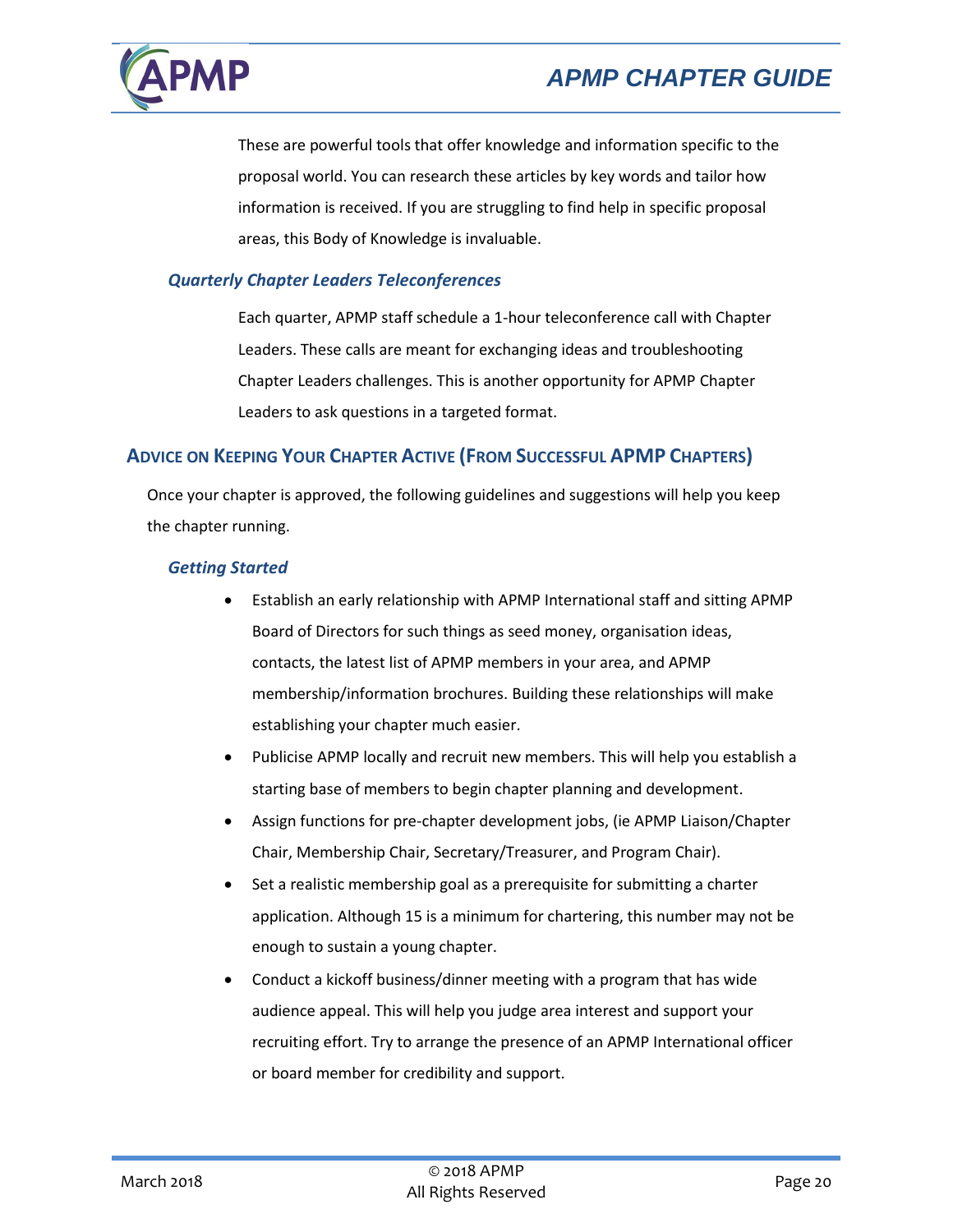

Establish membership recruitment as your primary chapter goal. Chapters that focus on membership recruitment early generally continue to grow long after they are established. Conversely, chapters that don't recruit stay flat or decline in numbers.

Clearly outline and communicate chapter officer responsibilities. Ensure new officers are current APMP members, that they are prepared to perform all assigned duties in a timely manner, and that they will commit to remain in their positions for at least 1 calendar year.

Determine your chapter's priorities. Whether the goal of your chapter is to share best practices, provide networking opportunities, or offer professional development, you will need a healthy number of members to make your efforts worthwhile. Ensure that all members are on board with the chosen priorities for your APMP chapter.

#### <span id="page-24-0"></span>*Organising Meetings and Events*

- After receiving charter approval, maintain a regular meeting schedule that accommodates the commitment and availability of officers and core group members, as well as the interests of other members and potential members. At first, consider holding meetings quarterly, alternating between a formal business/dinner meeting at a local hotel and an informal business/program meeting at the company facility of an APMP member. As interest and membership increases, meetings can then be held more frequently.
- If meetings are held quarterly, consider holding a Chapter Officers' meeting in a non-meeting month to discuss detailed chapter planning and activities.
- Although it seems preferable to have each formal business/dinner meeting at the same hotel, don't commit to one site too soon. Consider trying several hotels to assess member and participant reaction before choosing a permanent meeting site. Be aware that many hotels are willing to negotiate price and service terms; don't be afraid to ask for discounts and better terms, based on your chapter's needs.
- Holding informal meetings at a company facility will help you involve different members in chapter activities and will allow meeting participants to see the proposal facilities and resources of other companies.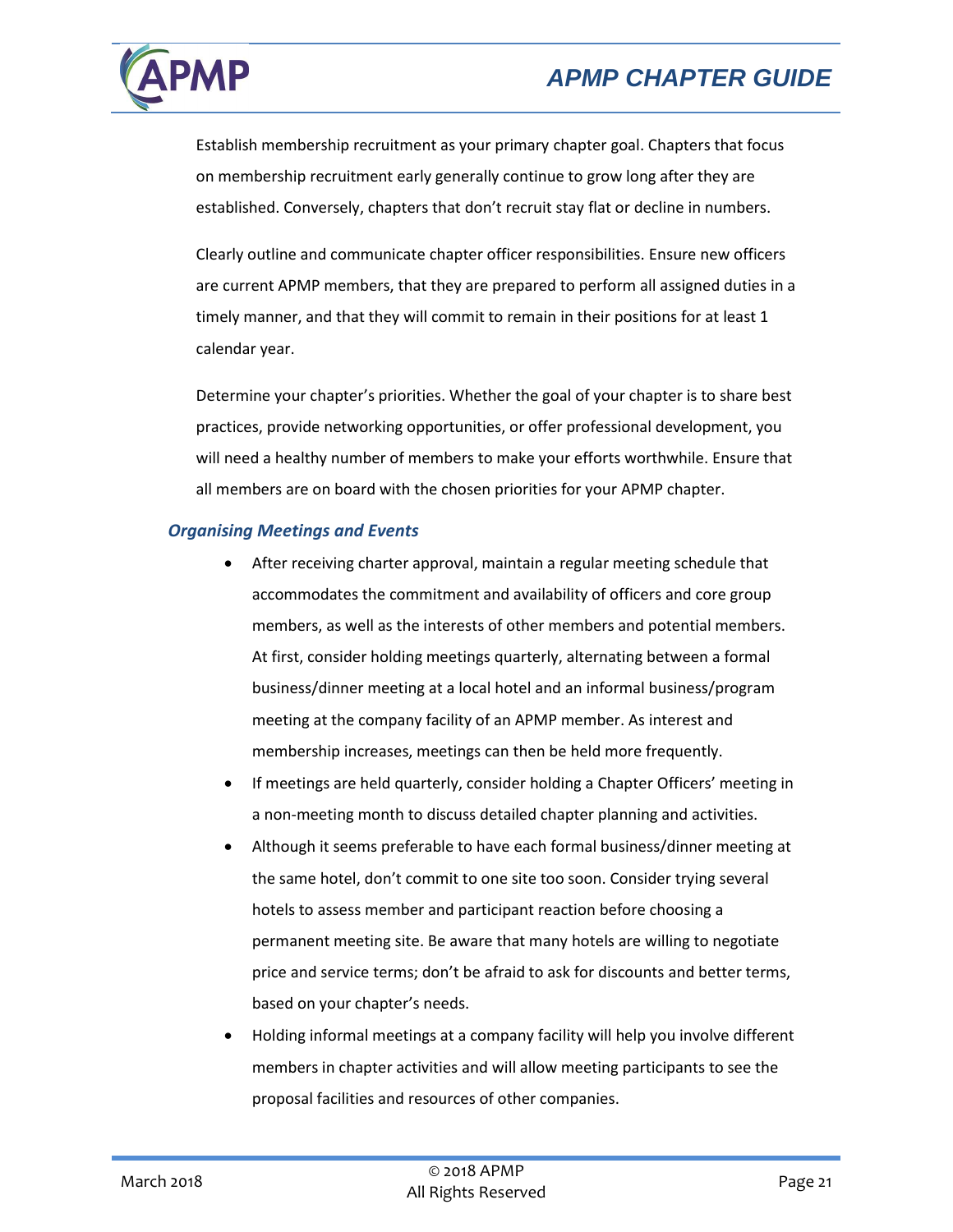

- Providing food at the informal meetings can be a challenge. To minimize your work and the need for kitchen-type resources, order pizza or bring in local takeout and have it delivered to the facility.
- Publicise the chapter meetings with announcements on the APMP International website, your local website, publications and several timed mass emails.
- At the formal and informal meetings, have drawings for APMP giveaways such as mugs, shirts, and conference giveaways. Select the winners and hand out the goodies near the end of the meeting. Give an APMP mug or some APMP memento to each guest speaker.
	- o Often, vendors are willing to support APMP efforts by providing handouts. Take advantage of these. This is a great way to collect business cards to verify the status of the individual who attended. If they are not a member, reach out to them. If they already are a member, verify their information with your chapter database records.
	- o Negotiate quantity discounts on books and papers that you make available to local chapter-affiliated APMP members.

APMP members who affiliate with your chapter will best respond to topics that add value to their role at work or to their personal professional development. Below is a sample list of some of the more popular topics to consider for meetings or events:

- What to Do Before Draft/RFP Release
- The Art of Good Capture Planning
- IDIQ Proposals Why the Stress?
- What Evaluators Really Look For
- The Ideal Proposal Team Size
- Good Graphics
- Submitting International Proposals
- MS Word Tips, Trends, and Techniques
- Capture Management vs. Proposal Management
- When Do I Bring In a Consultant?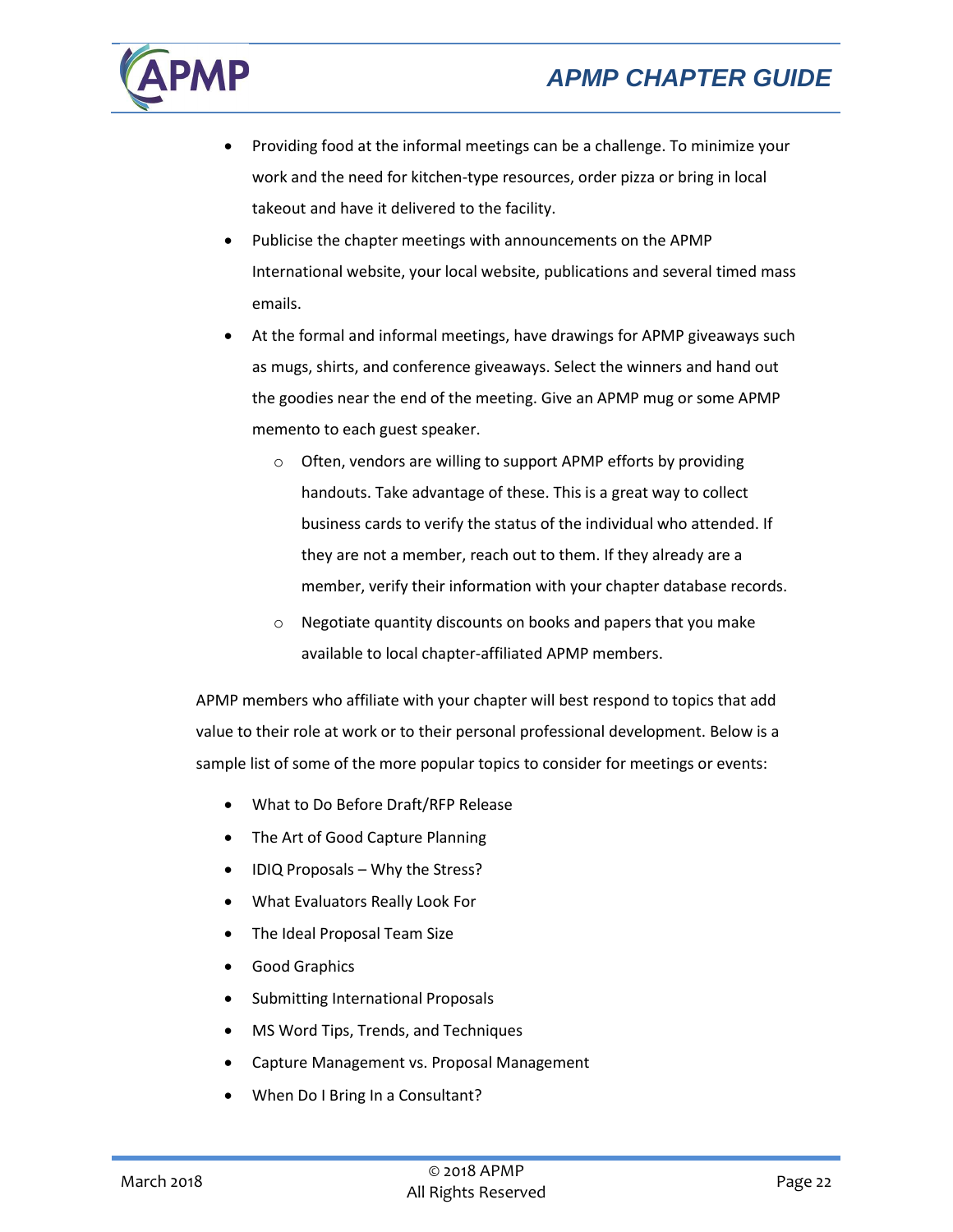

- Price to Win Strategies
- Different Contracts and Their Risks
- How and When to Influence the Customer
- Beating the Incumbent
- Writing a Customer-Focused Document
- BD is not BS
- Creating an Accurate Budget for any RFP Response
- Holding Effective Color Team Reviews
- Life Beyond Proposal Management
- Actually Using Lessons Learned
- Creating Effective Themes and Strategies

#### <span id="page-26-0"></span>*Communicating with Members*

Negotiate an early commitment for a dedicated newsletter writer/editor. Start with a simple, small newsletter to minimize associated writing, layout, and publication tasks. Establish a realistic publication schedule that the writer/editor thinks can be met in a timely and consistent manner. The sophistication, size, and frequency of the newsletter can increase as the chapter grows. Ensure that chapter news is forwarded to the APMP Director of Marketing and Communications.

- With limited material and personnel resources, try to develop chapter programs and services that clearly provide benefits to members. For example, an employment opportunity program for matching employers and employees seems to be a particularly popular service.
- Update your mailing list database based on new names and names on the list offered monthly by the International Marketing, Communications, and Membership Services Director.
- Build your database to include personal information that might be needed in the future, for instance, home/business and fax phone numbers, home/business addresses, and/or mobile numbers.
- Manage the work of sustaining a chapter the same way you manage delivering a proposal. Use similar tasks and your proposal management knowledge to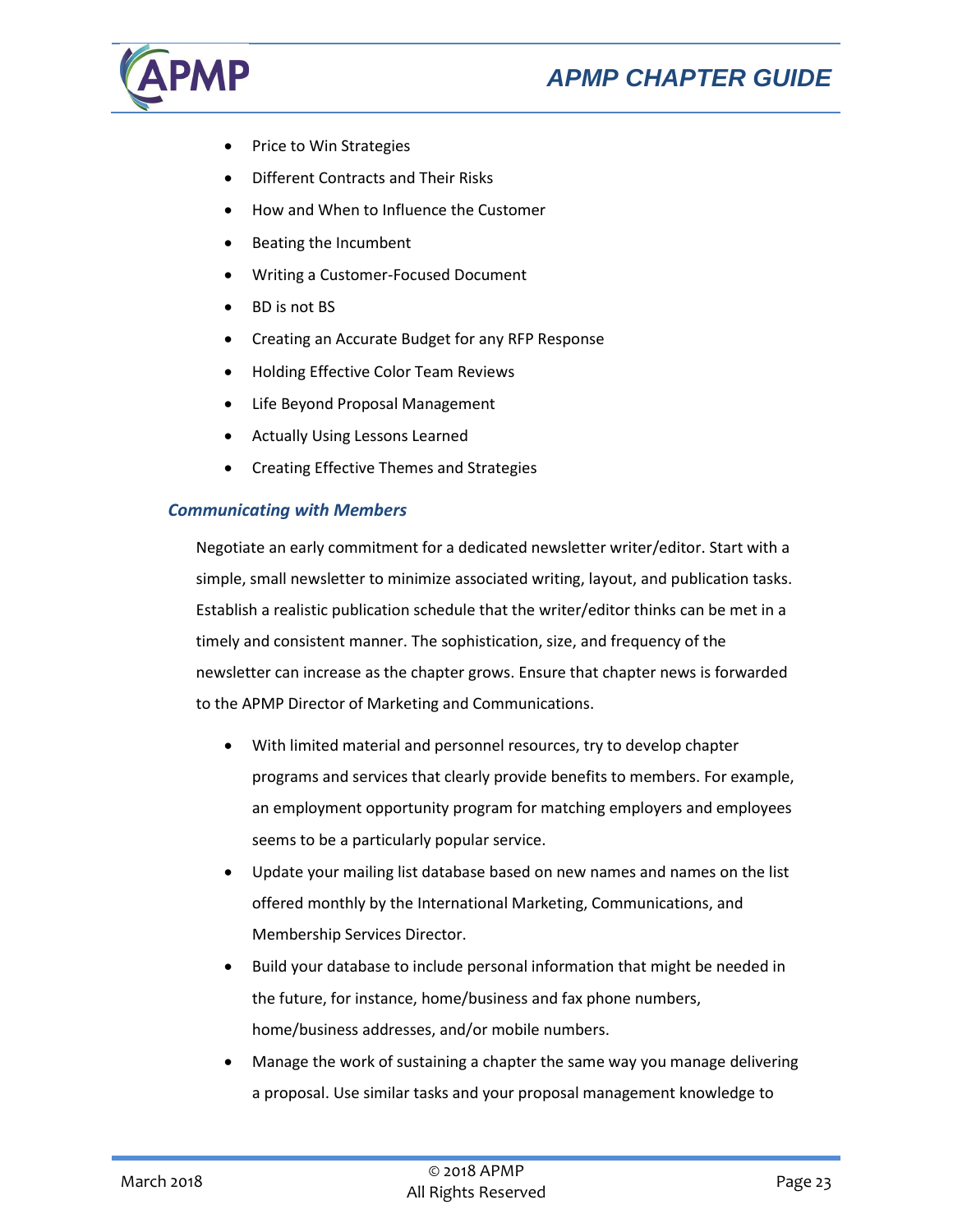

charter and sustain an active chapter.

# <span id="page-27-0"></span>**SUMMARY**

APMP chapters will continue to grow and evolve, and APMP International intends to help build new chapters wherever there is demand for them. We hope this guide provides enough information and resources to get you started—but we realize there will always be unanswered questions.

If you need help, any APMP staff member, Chapter Liaison committee member, or member of the APMP Board of Directors will be glad to answer any questions.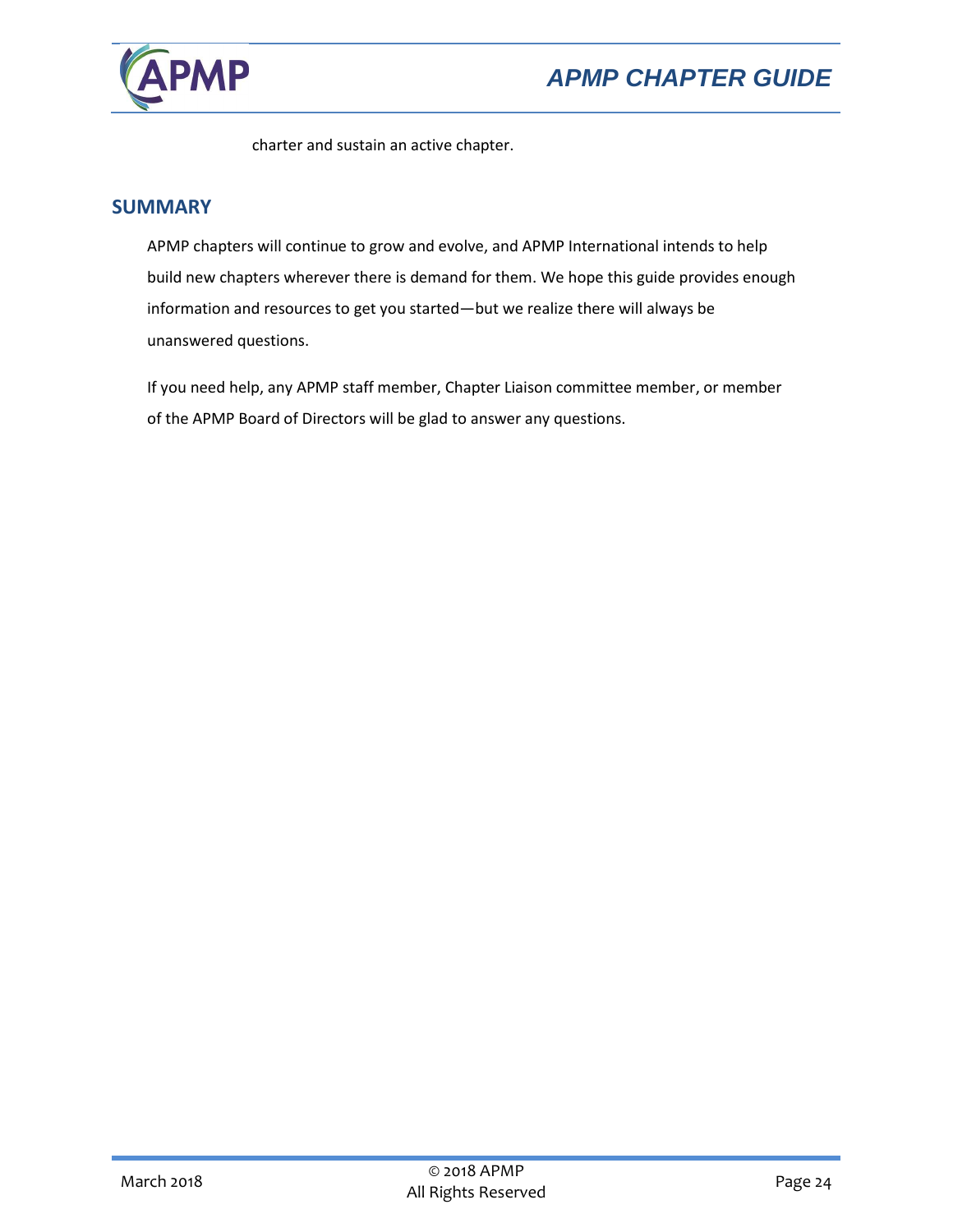



# <span id="page-28-0"></span>**HELPFUL LINKS**

Below are links to some helpful chapter tools. You can find more by going to the Chapter

Resources Group Page a[t www.apmp.org.](http://www.apmp.org/)

[Sample Chapter Petition](http://www.apmp.org/resource/collection/790B2288-AC2B-451B-960C-4C2EF3EC039A/APMP_Ireland_Charter_Petition_Draft.pdf) (Ireland Chapter)

[APMP W-9 Form](http://www.apmp.org/resource/collection/790B2288-AC2B-451B-960C-4C2EF3EC039A/APMP_W9_1109.pdf)

[APMP Corporate Sponsorship Brochure](http://c.ymcdn.com/sites/www.apmp.org/resource/resmgr/Docs/APMP_Corp_Sponsorships_Broch.pdf)

[APMP Corporate Membership Brochure](http://c.ymcdn.com/sites/www.apmp.org/resource/resmgr/Docs/APMP_Corp_Memberships_Brochu.pdf) 

[APMP Social Media Policy](http://www.apmp.org/resource/collection/790B2288-AC2B-451B-960C-4C2EF3EC039A/APMP_Social_Media_Policy.pdf)

[APMP Chapter Reinstatement Guidelines](http://www.apmp.org/resource/collection/790B2288-AC2B-451B-960C-4C2EF3EC039A/APMP_Chapter_Reinstatement_Guidelines.pdf)

[APMP Conflict of Interest Policy](http://www.apmp.org/resource/collection/790B2288-AC2B-451B-960C-4C2EF3EC039A/APMP_Conflict_of_Interest_Policy.pdf)

[APMP Records and Retention Policy](http://www.apmp.org/resource/collection/790B2288-AC2B-451B-960C-4C2EF3EC039A/APMP_Records_and_Retention_Policy.pdf)

[APMP Whistleblower Policy](http://www.apmp.org/resource/collection/790B2288-AC2B-451B-960C-4C2EF3EC039A/APMP_Whistleblower_Policy.pdf)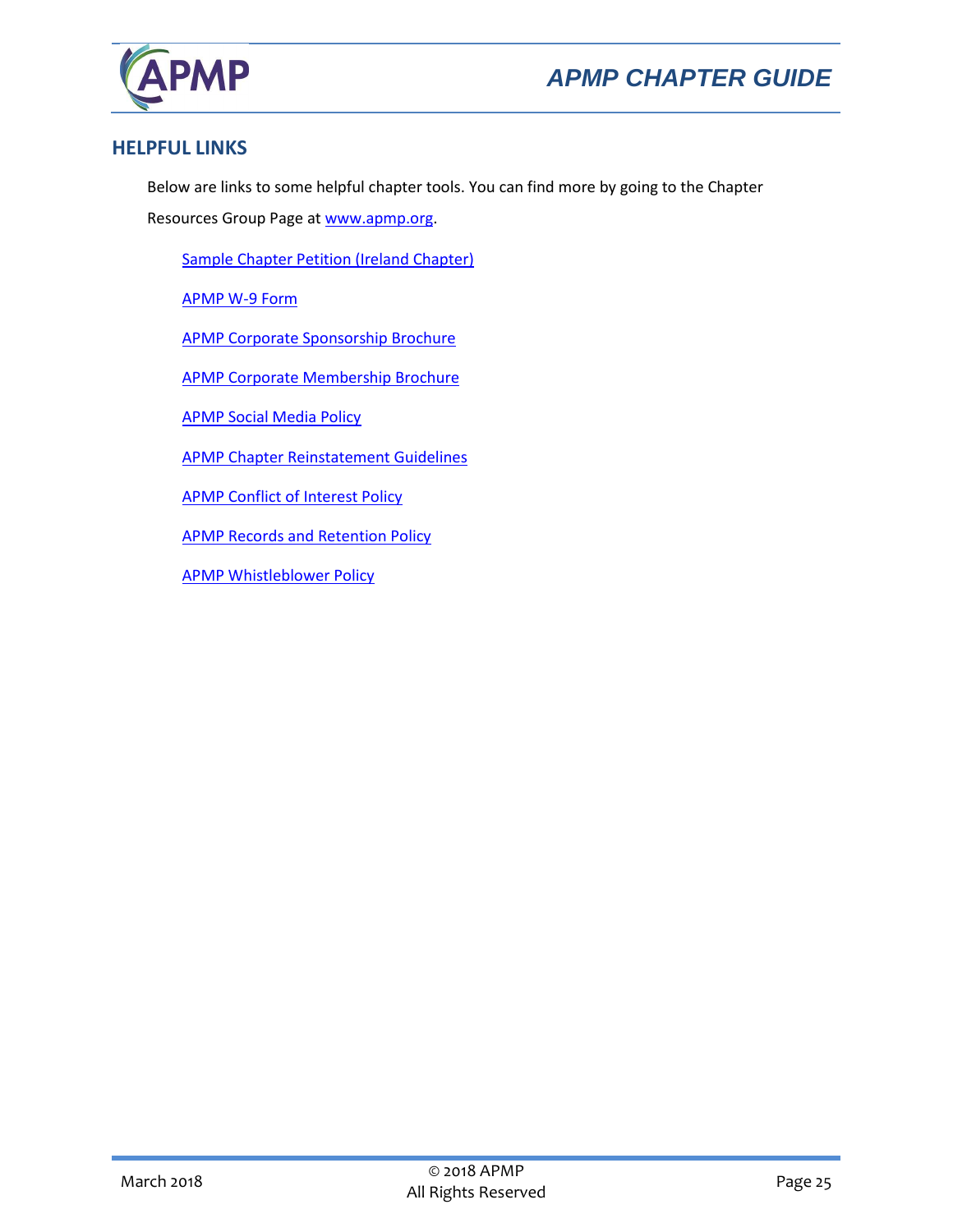

# <span id="page-29-0"></span>**ADDENDUM: APMP CHAPTER OFFICER POSITION DESCRIPTIONS**

Every chapter needs a core group of people in specific officer roles. The size of that group depends, in part, on the size of the chapter, but other factors may affect this as well. This document suggests chapter officer positions that are typically essential to any chapter. It also describes other potential positions drawn from the experiences of chapters whose needs go beyond the essentials as a result of size, location, or other factors.

Chapters are free to define their own officer positions and give them different titles; however, most chapters implement the following positions<sup>1</sup>:

- *[President/Chair](#page-31-1)*
- *[Vice President/Vice Chair](#page-31-2)*
- *[Treasurer](#page-31-3)*
- *[Secretary](#page-31-4)*
- *[Membership/Recruitment Coordinator](#page-32-0)*
- *[Marketing/Promotion/Publicity](#page-32-1)*

These positions generally suffice for smaller chapters and prevent people from getting buried by too much responsibility. Other chapters may have a need for positions such as:

- *[Programs Coordinator](#page-32-2)*
- *[Symposia and Special Events Chair](#page-32-3)*
- **B** [Symposia and Special](#page-32-3) Events Chair
- **Lead the chapter Board of Directors in all activities related to an annual symposium (full-day** [or multi-day\), including discussions of conference theme, venue, speaker](#page-32-3)  [identification/selection, abstracts/presentations review and symposium-day activities](#page-32-3)
- **E** Ensure a positive, professional and beneficial annual symposium event that advances the [knowledge and networking opportunities of APMP chapter members](#page-32-3)
- **Noth** with the Sponsorship Chair, if applicable, to ensure the sponsor-friendliness of the [symposium](#page-32-3)
- **Develop timelines, role descriptions for Board members, contact sheets, and other materials** [needed to plan and execute symposium preparation](#page-32-3)
- **N** Work with the symposium venue to arrange facilities, event dates, infrastructure, room [accommodations and other symposium-site matters](#page-32-3)
- **[Communicate with other APMP chapters to share ideas on symposium activities](#page-32-3)**
- **Exent Venue Coordinator**
- *[Sponsorship / Corporate Partner Chair](#page-33-1)*
- *[Website / Social Media / Technology Chair](#page-33-2)*

 $\overline{a}$ 

<sup>&</sup>lt;sup>1</sup> Position titles are hyperlinked to their respective definitions (given later in this document).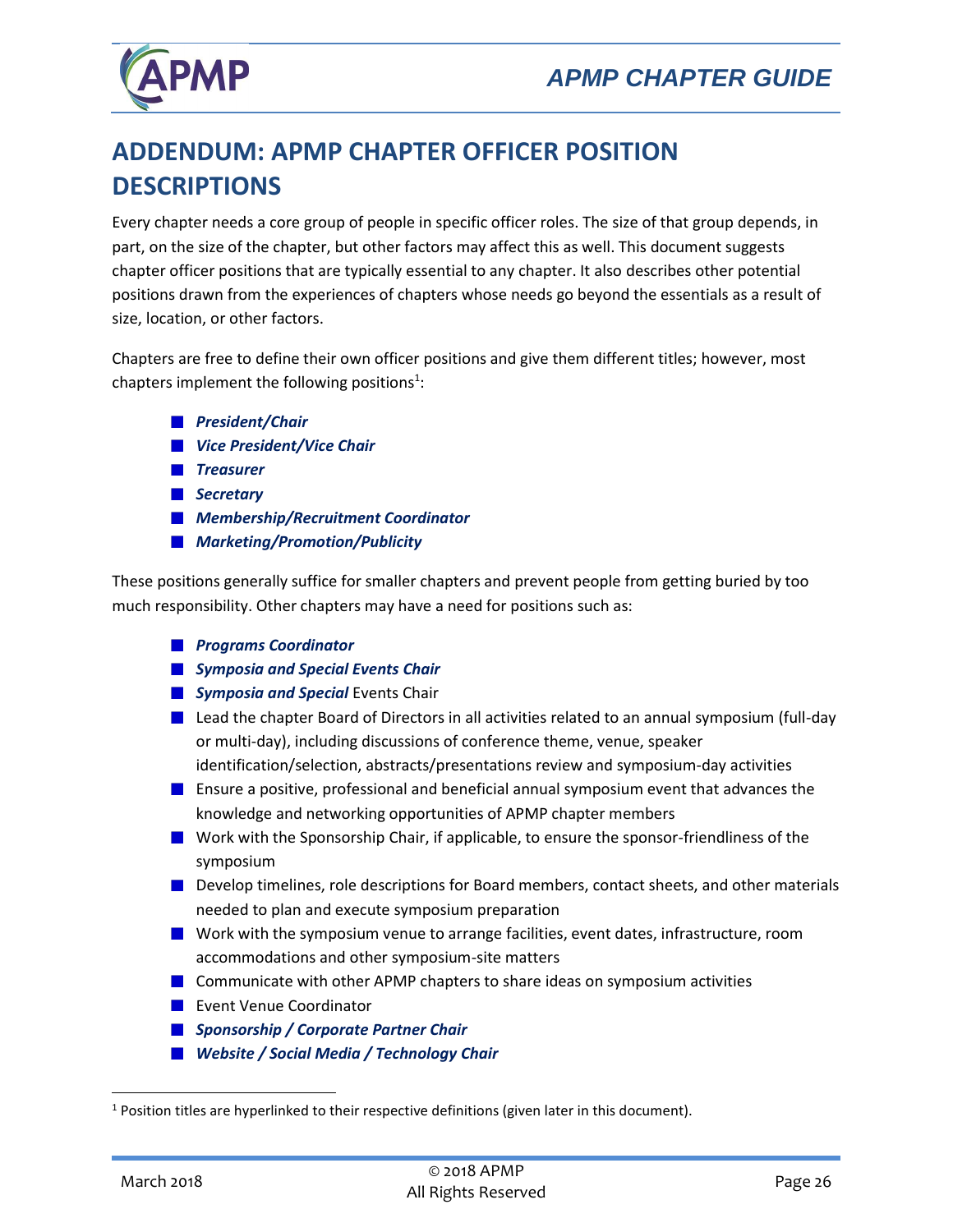



*Chapter Certification / [Accreditation and Training / Education Chair](#page-34-0) [Regional Reps/Chairs / Directors-at-Large](#page-34-1)*

It is important to note that each chapter has different needs and, therefore, may choose to implement any position necessary to keep the chapter running smoothly. Chapters may elect to combine positions or split responsibilities among multiple officers, as needed.

It may also be appropriate to create a working party that supports a particularly active position, such as the Events position and with geographically diverse Chapters it may well be worth considering appointing a post to look after a geographical area.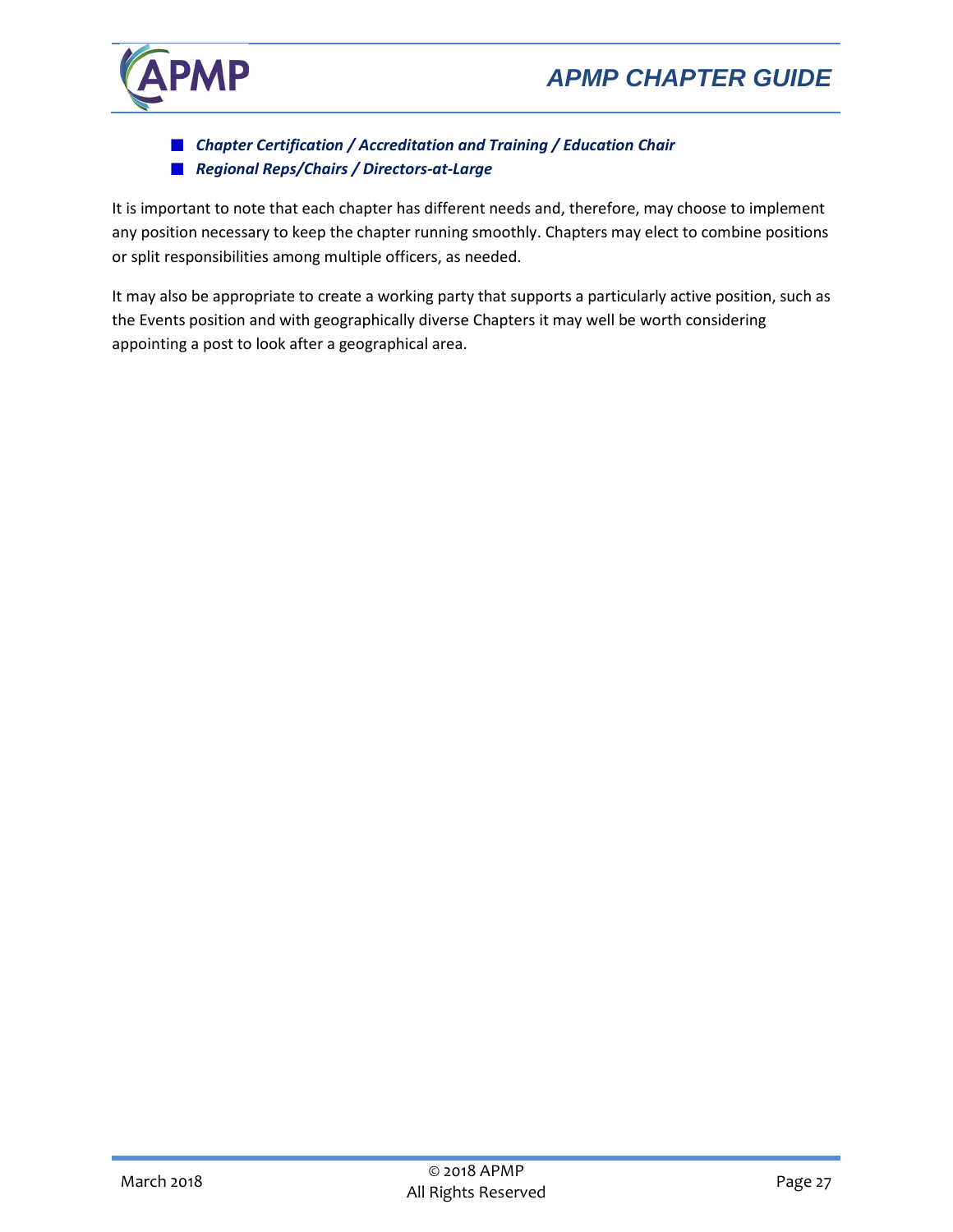

# <span id="page-31-0"></span>**BOARD POSITION DESCRIPTIONS**

## <span id="page-31-1"></span>**PRESIDENT/CHAIR**

- **Provide vision and direction for the local chapter**
- $\blacksquare$  Take general charge, supervision, and authority over the property, affairs, and business of the chapter and its officers
- $\blacksquare$  Conduct regularly scheduled officer meetings. Initiate the meeting agendas; establish and communicate the meeting location and time; ensure all officers and committees routinely report on activities; track action items from each meeting
- **P** Prepare chapter business announcements for each chapter meeting, including upcoming events and introduction of new members, and special recognition
- **E** Ensure that all important events and association business are reported to chapter members
- **Maintain co-signature check signing responsibility with Treasurer and serve in his/her** absence to ensure bills are paid promptly
- Serve as a point of contact with other regional chapters, regional directors, and the national association for chapter communication and co-sponsored events
- $\blacksquare$  The responsibilities of this position are sometimes shared among Co-Chairs

#### <span id="page-31-2"></span>**VICE PRESIDENT/VICE CHAIR**

- **Assists the President/Chair in executing his/her responsibilities**
- $\blacksquare$  Takes over President's/Chair's duties when that person is unable to perform them for any reason
- In smaller chapters, this person may be tasked with recruiting speakers, assisting with event planning, etc.

#### <span id="page-31-3"></span>**TREASURER**

- **Maintain all financial records for chapter**
- **Prepare and deliver quarterly rebate reports to APMP, including a year-end financial** statement in the  $4<sup>th</sup>$  quarter
- Review bills for accuracy and pay bills in a timely manner
- **Reimburse officers/chapter members for chapter expenses such as supplies, printing, etc.**
- $\blacksquare$  Coordinate with Membership Chair(s) to ensure membership status of meeting attendee
- $\blacksquare$  File chapter tax reports with the appropriate tax state and Federal agencies

#### <span id="page-31-4"></span>**SECRETARY**

- **Provide minutes of officer meetings to the chapter Chairs**
- **Provide chapter meeting minutes to Web/Publicity Chair for posting on the chapter web site**
- **Supply and collect sign-in sheet for chapter meetings (or get the information from virtual** meeting software)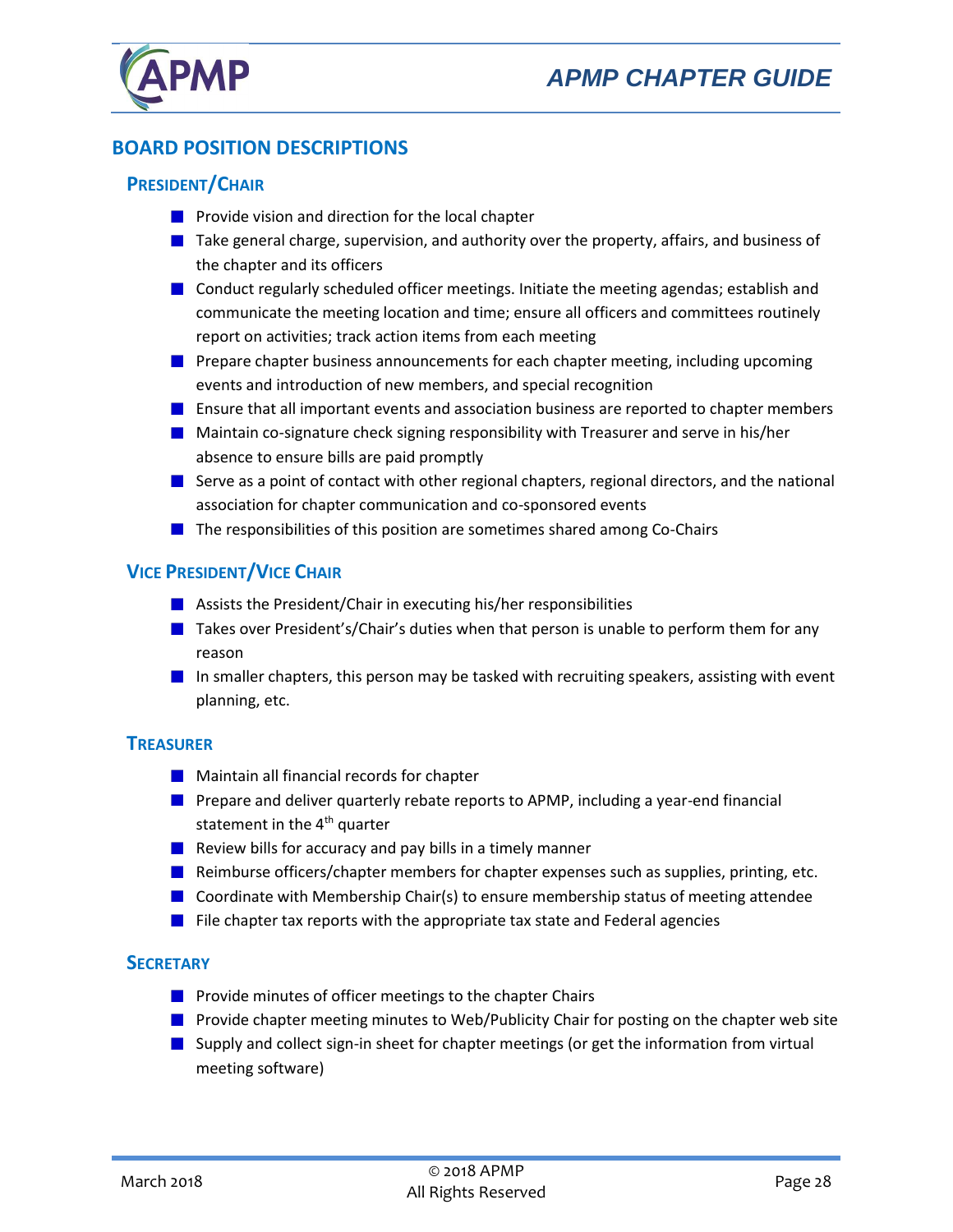



**Provide chapter officers and the international organisation with a semi-annual / annual** report and list of meeting attendees for affiliation credits

#### <span id="page-32-0"></span>**MEMBERSHIP/RECRUITMENT COORDINATOR**

- **E** Encourage and promote membership in the chapter and APMP at various chapter activities
- **Provide marketing and membership information to potential new members**
- **P** Provide an up-to-date membership mailing list to officers or fulfillment personnel on a recurring basis for mailings such as the e-newsletter, special invitations, etc., as well as for chapter web site library access
- $\blacksquare$  Send (or cause to be sent) an individual welcoming message to each new member. Provide new member list to the President/Chair to ensure that new members are especially welcomed and identified at the first chapter meeting they attend
- **I** Identify opportunities to invest in membership and coordinate activities with other officers to ensure retention of existing members and promotion of new membership

## <span id="page-32-1"></span>**MARKETING/PROMOTION/PUBLICITY**

- **Prepares chapter newsletter**
- **E** Establishes and maintains a promotion/publicity program

#### <span id="page-32-2"></span>**PROGRAMS COORDINATOR**

- **Sometimes combined with Event Venue Coordinator**
- **Plan, create and coordinate programs for chapter meetings and special events, including** identifying speakers, meeting locations, presentations, and workshops
- Collect biographical information for speaker introductions and description of presentation(s) for meeting announcements
- **E** Ensure speakers are notified of time and location of event and send them directions if required
- $\blacksquare$  Communicate upcoming events to the membership through e-mail announcements, newsletter and website
- **N** Work with the President and Membership Chair(s) to encourage interaction with other associations and coordinate co-sponsored events

#### <span id="page-32-3"></span>**SYMPOSIA AND SPECIAL EVENTS CHAIR**

- $\blacksquare$  Lead the chapter Board of Directors in all activities related to an annual symposium (full-day or multi-day), including discussions of conference theme, venue, speaker identification/selection, abstracts/presentations review and symposium-day activities
- **E** Ensure a positive, professional and beneficial annual symposium event that advances the knowledge and networking opportunities of APMP chapter members
- **Mork with the Sponsorship Chair, if applicable, to ensure the sponsor-friendliness of the** symposium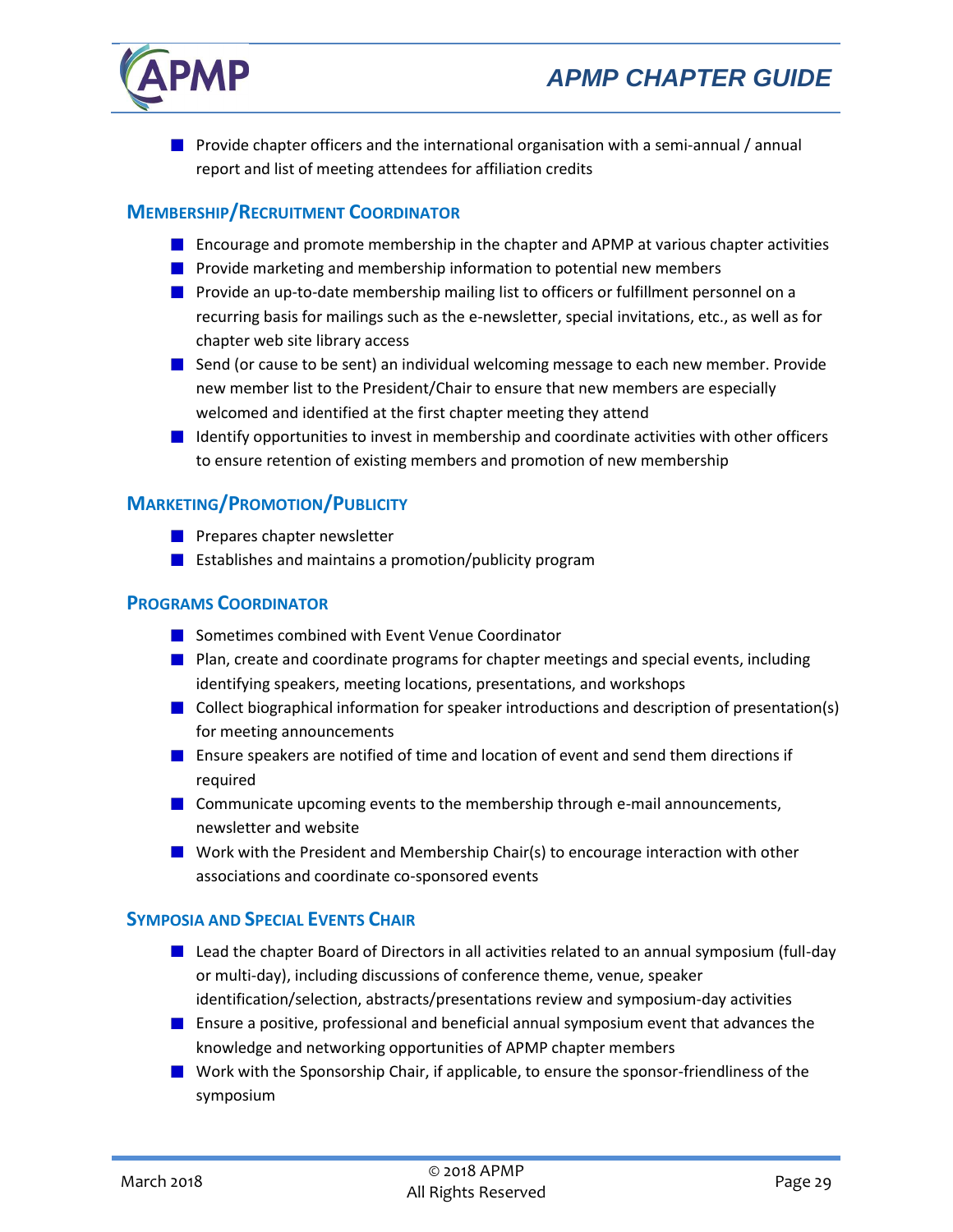

- **Develop timelines, role descriptions for Board members, contact sheets, and other materials** needed to plan and execute symposium preparation
- **N** Work with the symposium venue to arrange facilities, event dates, infrastructure, room accommodations and other symposium-site matters
- $\blacksquare$  Communicate with other APMP chapters to share ideas on symposium activities

#### <span id="page-33-0"></span>**EVENT VENUE COORDINATOR**

- Sometimes combined with [Symposia and Special Events Chair](#page-32-3)
- **Research, plan, and coordinate appropriate venues for chapter meetings and special events**
- **Communicate venue options and details with Board members to foster informative and** cost-conscious decisions
- **Manage, coordinate, and verify venue contracts and statements for accuracy and** completeness
- **Not with the Treasurer to ensure prompt payment and coordination with venue POC**

# <span id="page-33-1"></span>**SPONSORSHIP / CORPORATE PARTNER CHAIR**

- **E** Ensures positive, mutually beneficial relationships between chapter sponsors, the chapter, and the membership
- **Conducts regular meetings or briefings with sponsors to exchange ideas; share news, trends,** concerns and opportunities; and ensure that sponsors are taking full advantage of their sponsorship package benefits
- Conducts a "strategy meeting" three to six months in advance of the Chapter's annual symposium to begin planning activities for the event
- $\blacksquare$  Seeks to elevate current sponsors to higher-level sponsorship opportunities
- **Reviews sponsorship levels annually to ensure that sponsorship offerings match needs**
- **The Targets a set number of companies (TBD) to approach for sponsorship; with the full Board of** Directors, develop the strategy for bringing on new sponsors
- **Communicates with other APMP chapters to share ideas on sponsorship programs**

# <span id="page-33-2"></span>**WEBSITE / SOCIAL MEDIA / TECHNOLOGY CHAIR**

- **Maintain chapter website, including annual symposium web page**
- Build photo library of meetings & events for use on web site and in print/electronic materials
- **Develop (in association with Membership Chair[s]) chapter marketing messages and** materials
- **Submit chapter news for inclusion in APMP/chapter communication vehicles (APMP.org,** The Perspective, APMP.org forum, LinkedIn chapter/APMP Groups)
- **Archive (online) previous chapter meeting minutes, presentations, newsletters and articles**
- $\blacksquare$  Manage membership access to online materials library